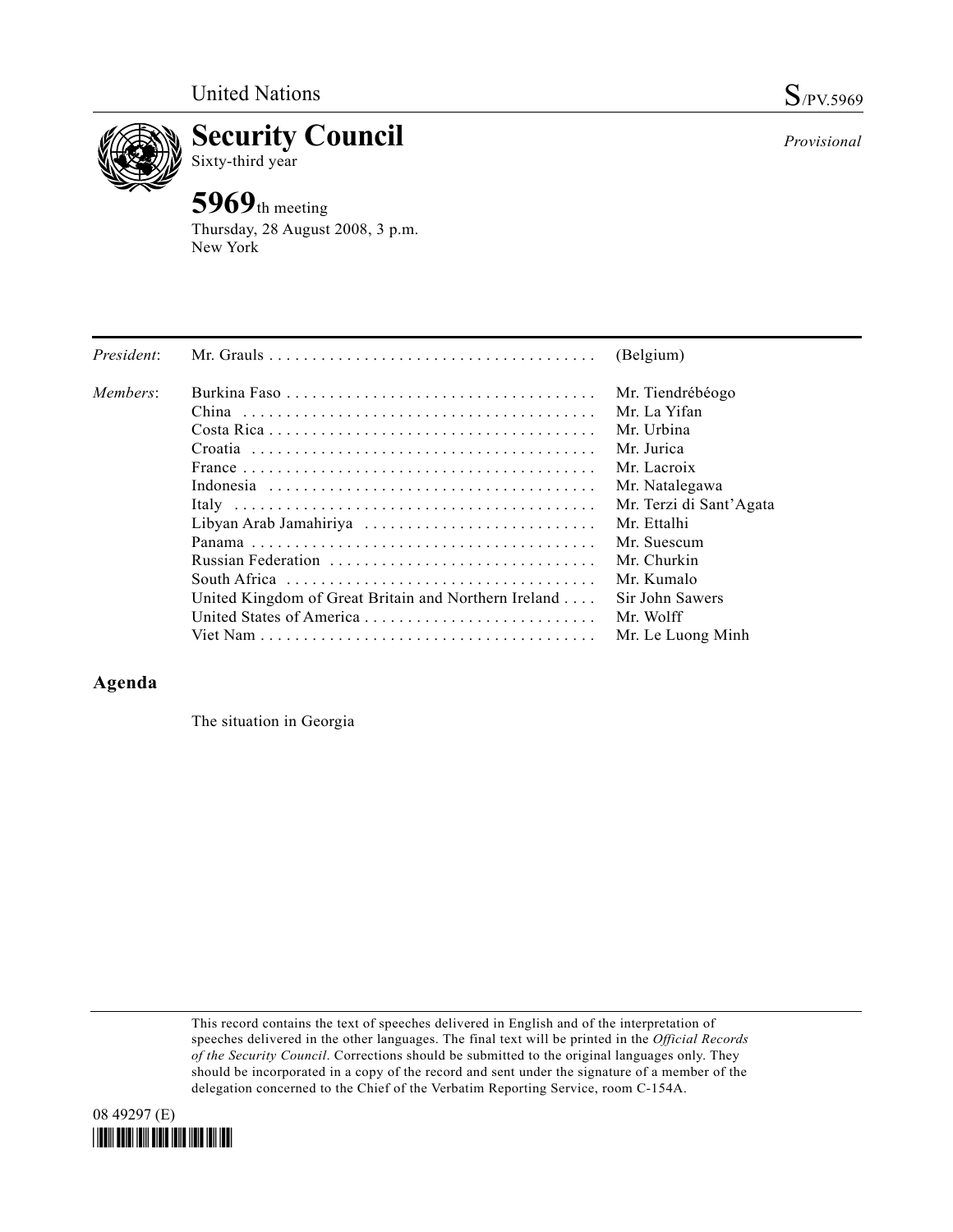*The meeting was called to order at 3.10 p.m.* 

## **Adoption of the agenda**

*The agenda was adopted.* 

## **The situation in Georgia**

 **The President** (*spoke in French*): I should like to inform the Council that I have received a letter from the representative of Georgia in which he requests to be invited to participate in the consideration of the item on the Council's agenda. In conformity with the usual practice, I propose, with the consent of the Council, to invite that representative to participate in the consideration of the item, without the right to vote, in accordance with the relevant provisions of the Charter and rule 37 of the Council's provisional rules of procedure.

There being no objection, it is so decided.

*At the invitation of the President, Mr. Alasania (Georgia) took a seat at the Council table.* 

 **The President** (*spoke in French*): In accordance with the understanding reached in the Council's prior consultations, I shall take it that the Security Council agrees to extend an invitation under rule 39 of its provisional rules of procedure to Ms. Elizabeth Spehar, Director of the Americas and Europe Division and Officer-in-Charge of the Department of Political Affairs.

It is so decided.

 In accordance with the understanding reached in the Council's prior consultations, I shall take it that the Security Council agrees to extend an invitation under rule 39 of its provisional rules of procedure to Mr. Wolfgang Weisbrod-Weber, Director of the Asia and Middle East Division and Officer-in-Charge of the Department of Peacekeeping Operations.

It is so decided.

 **The President** (*spoke in French*): The Security Council will now begin its consideration of the item on its agenda. The Council is meeting in response to a letter dated 22 August 2008 from the Permanent Representative of Georgia to the United Nations, addressed to the President of the Security Council, contained in document S/2008/587.

 At this meeting, the Security Council will hear briefings by Ms. Elizabeth Spehar, Director of the Americas and Europe Division and Officer-in-Charge of the Department of Political Affairs, and Mr. Wolfgang Weisbrod-Weber, Director of the Asia and Middle East Division and Officer-in-Charge of the Department of Peacekeeping Operations.

I now give the floor to Ms. Spehar**.** 

 **Ms**. **Spehar**: Since Under-Secretary-General Pascoe's briefing to the Council on developments in Georgia on 21 August, President Medvedev of the Russian Federation signed decrees on 26 August on the recognition by the Russian Federation of South Ossetia and Abkhazia as independent States.

 Regarding the situation on the ground, yesterday, the United Nations country team reported that 18 checkpoints of the Russian forces remain north of Gori. According to media reports, Russian checkpoints continue to be in place in other areas of Georgia, such as around the port town of Poti.

 On 25 and 26 August, military monitors of the Organization for Security and Cooperation in Europe (OSCE) conducted four patrols to the eastern fringes of South Ossetia. The OSCE mission has reported that on 26 August a meeting took place between representatives of the South Ossetian and Georgian sides near Akhalgori. After that meeting, the Georgian side reportedly pulled back its police presence from the village of Mosabruni, located within the boundaries of South Ossetia. The security situation in Akhalgori was described to the OSCE monitors as stable but tense, and some estimated 80 to 90 per cent of the town's inhabitants were said to have left.

 Regarding the humanitarian situation, United Nations sources have reported that spontaneous and organized returns continue to take place, while new displacements from villages north of Gori have occurred. The United Nations Resident Coordinator in Georgia yesterday reported on humanitarian efforts, stating that the Government of Georgia has been facilitating the return of internally displaced persons (IDPs) from Tbilisi to Gori and surrounding areas, including the identification of 18 kindergartens as accommodation for those without shelter in Gori. With the support of the Office of the United Nations High Commissioner for Refugees (UNHCR), a small tented camp that can hold up to 400 of those newly displaced was set up on the edge of the town on 26 August.

 UNHCR has expressed concern over reports of new forcible displacement caused by marauding militias north of Gori near the boundary line with South Ossetia. Recent reports indicate that another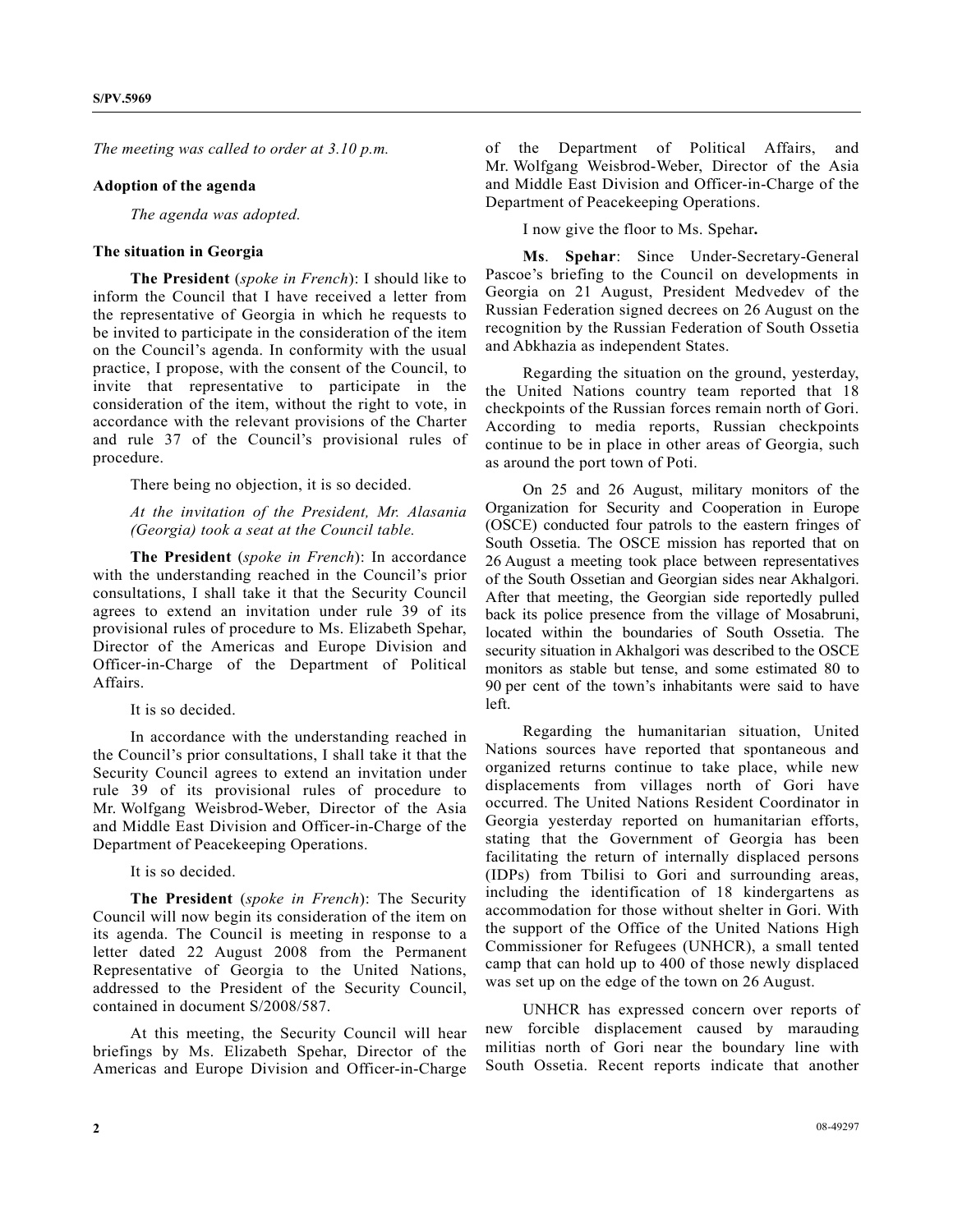some 1,000 civilians from ethnic Georgian populated areas of South Ossetia have sought refuge in Gori. The newly displaced persons who arrived in Gori have reported incidents of intimidation, physical violence and looting.

 Of equal concern are villages north of Gori and in the surrounding areas that are not accessible to humanitarian organizations. As of yesterday, the International Committee of the Red Cross remained the only international organization with access to South Ossetia. Therefore, reports on the humanitarian situation there remain scarce.

 Commercial transporters are now available to take cargo between Poti and Tbilisi. However, they are reportedly reluctant to travel north of Gori and in the surrounding areas owing to concerns of insecurity if they are not part of a United Nations convoy. Humanitarian partners have been advised of security threats related to cluster bomb sub-munitions and abandoned ammunition. As of yesterday, food assistance from the World Food Programme had reached 137,100 people. Yesterday, food was provided to 12,600 IDPs and to the local population in conflictaffected areas.

 According to information from the Office for the Coordination of Humanitarian Affairs, as of 27 August, the total funding directed specifically at projects in the flash appeal, issued on 20 August, stands at \$9.8 million contributed or committed, with a further \$14.1 million in uncommitted pledges.

 **The President** (*spoke in French*): I now give the floor to Mr**.** Weisbrod-Weber.

 **Mr**. **Weisbrod-Weber**: As requested, I would like to update the Security Council on developments in and around the Georgian-Abkhaz conflict zone.

 Since we were last briefed, the United Nations Observer Mission in Georgia (UNOMIG) has observed the large-scale movement of Russian troops and military hardware from the Georgian side of the ceasefire line to that controlled by Abkhazia. On 23 August, some 220 vehicles, including armoured personnel carriers and trucks, as well as towed artillery guns, were observed by UNOMIG moving north across the ceasefire line. According to UNOMIG, only a small number of Russian troops not under the command of the Commonwealth of Independent States (CIS) remain on the Georgian side of the ceasefire line.

 On 22 August, Russian military officials stated that the total strength of the Collective Peacekeeping Forces of the Commonwealth of Independent States (CIS-PKF) in the Georgian-Abkhaz conflict zone stood at 2,142. They also announced plans to establish 18 additional checkpoints in the conflict zone and one in the upper Kodori Valley. Since then, UNOMIG has observed a forward-positioning of the checkpoints of the CIS-peacekeeping force from the ceasefire line towards the eastern perimeter of the restricted weapons zone, which is the boundary of the zone of conflict with Georgia proper.

 Overall, the situation in and around the Georgian-Abkhaz conflict zone has remained tense. Abkhaz forces continue to exercise control over the Ganmukhuri and Kourcha pockets north of the Inguri River, on the Georgian side of the ceasefire line. The Abkhaz side claims that Georgian armed elements are active on their side of the ceasefire line. There are also reports of mines having been laid in the Gali district. At this point, UNOMIG cannot verify any of those claims, largely due to the fact that UNOMIG has thus far not been able to obtain the appropriate security guarantees that would allow the resumption of normal patrolling in the Gali Sector. Patrolling in that sector thus continues to be restricted to the main road crossing it, the M27. UNOMIG expects to be able to resume normal patrolling in the next few days.

 On the Georgian side, UNOMIG was informed that the Russian forces had left the Senaki military base and the Georgian police was conducting demining of the area. UNOMIG has resumed normal patrolling patterns in the Zugdidi sector.

 During our last briefing, as concerns the Kodori Valley, you were informed that UNOMIG planned to conduct a patrol there. To date, the patrol has not taken place owing to the absence of the necessary security guarantees.

**The President** (*spoke in French*): I now give the floor to the representative of Georgia.

**Mr**. **Alasania** (Georgia): First of all, I should like to express my appreciation for the convening of this meeting. I should also like to extend my thanks to the representatives of the Department of Political Affairs and the Department of Peacekeeping Operations for their briefings.

 My request to the President of the Security Council was forced by the illegal, unilateral actions of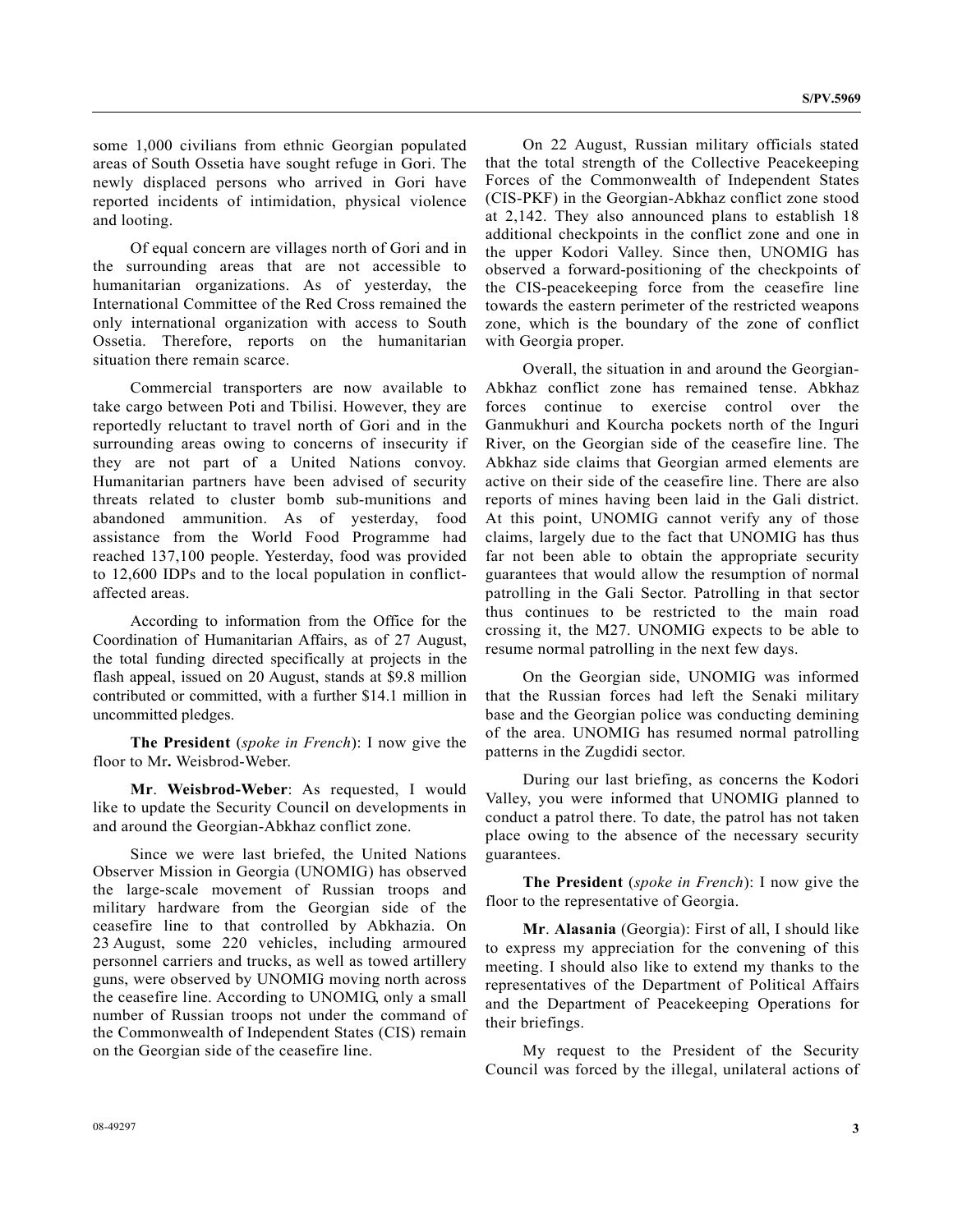the Russian Federation with regard to two Georgia provinces, namely, Abkhazia, Georgia, and South Ossetia, Georgia. On 26 August 2008, the President of Russia, Mr. Medvedev, made a statement on the recognition of the independence of the so-called republics of Abkhazia and South Ossetia, created on the territories occupied by the Russian forces. By recognizing the independence of Abkhazia and South Ossetia, the Russian Federation is violating and violated the principles of the equal rights of selfdetermination of peoples, non-interference in the internal affairs of another State and respect for human rights and the fundamental freedoms enshrined in the United Nations Charter and the Helsinki Final Act, which constitute the foundational principles of international law.

 Russia acted in contravention of the principles and values that the Organization was designed to protect in order to ensure the independence and integrity of its Members. The Russian Federation's decision to formally recognize the independence of Georgia's breakaway regions is a breach of the fundamental norms and principles of international law regarding the sovereignty, territorial integrity and inviolability of State frontiers.

 Russia's actions directly contradict all the resolutions on Georgia adopted by the Security Council, and Russia, as a member of the Council, has consistently reaffirmed the commitment of all Member States to the sovereignty, independence and territorial integrity of Georgia within its internationally recognized borders. The unilateral declaration of independence and its recognition are incompatible with the provisions of the Helsinki Final Act, which clearly specified the principles of the inviolability of the frontiers and the territorial integrity of States and allowed changes to State frontiers only in accordance with international law, by peaceful means and as the result of an agreement.

 After all, these acts are manifestly illegal and irrelevant by virtue of their unilateral nature. Any State, any subject of international law, any responsible actor in international relations must show valour in the face of Russian pressure, to which they will definitely be subjected. The international community has already expressed and continues to express its strong condemnation with regard to the measures Russia has taken. We appreciate that unanimous support, and we believe that the Russian side should be sent a very strong message. Otherwise, it would mean that foreign

sponsored groups around the world could use violence and ethnic cleansing to achieve their ends and be rewarded with independence.

 I am sure that the Russian side, after its military aggression and against invasion of a sovereign State, will cynically appeal to the same universally accepted principles and norms to which I have referred. But we are accustomed to the fact that the Russian Federation puts its own spin on the facts. Despite that, I would like the Council to focus on what brought us to the situation that we are witnessing today.

 In the process of gaining independence from the colonial regime of the Soviet Union, all ethnic groups of the Georgian population, which took part in the referendum on 31 March 1991, voted in favour of the restoration of Georgia's territorial integrity and independence on the basis of the Independence Act of 26 May 1918, which represented, inter alia, the freely expressed will of the population to live in an independent State. The international community  $-$  including the Russian Federation, by the way — confirmed the democratic character of the referendum by recognizing Georgia's independence. The referendum involved more than 90 per cent of the population, 99 per cent of whom voted in favour of Georgia's independence.

 Therefore, all claims by the Russian Federation that Georgia's international legal status was defined in disregard of the will of the Abkhaz and Ossetian people are absolutely groundless. The 1991 referendum was held throughout the territory of Georgia, including in Abkhazia and South Ossetia, which implies that those national minorities were also involved in the process. The destiny of a concrete territory can be decided only by its indigenous population, and the indigenous population of the autonomous Republic of Abkhazia is composed not only of those who survived the ethnic cleansing and now remain and live in the territory of Abkhazia, but also of all the internally displaced persons (IDPs) and refugees who became the targets of brutal ethnic cleansing and persecution. That ethnic cleansing was confirmed and recognized at the summits of the Organization for Security and Cooperation in Europe held in 1994, 1996 and 1998 and in Security Council and General Assembly resolutions. The results of the plebiscite held on 28 November 1996 indicate that an absolute majority — 99 per cent — of the internally displaced persons from Abkhazia unanimously support the determination of the territory's status only in the event that territorial integrity is restored.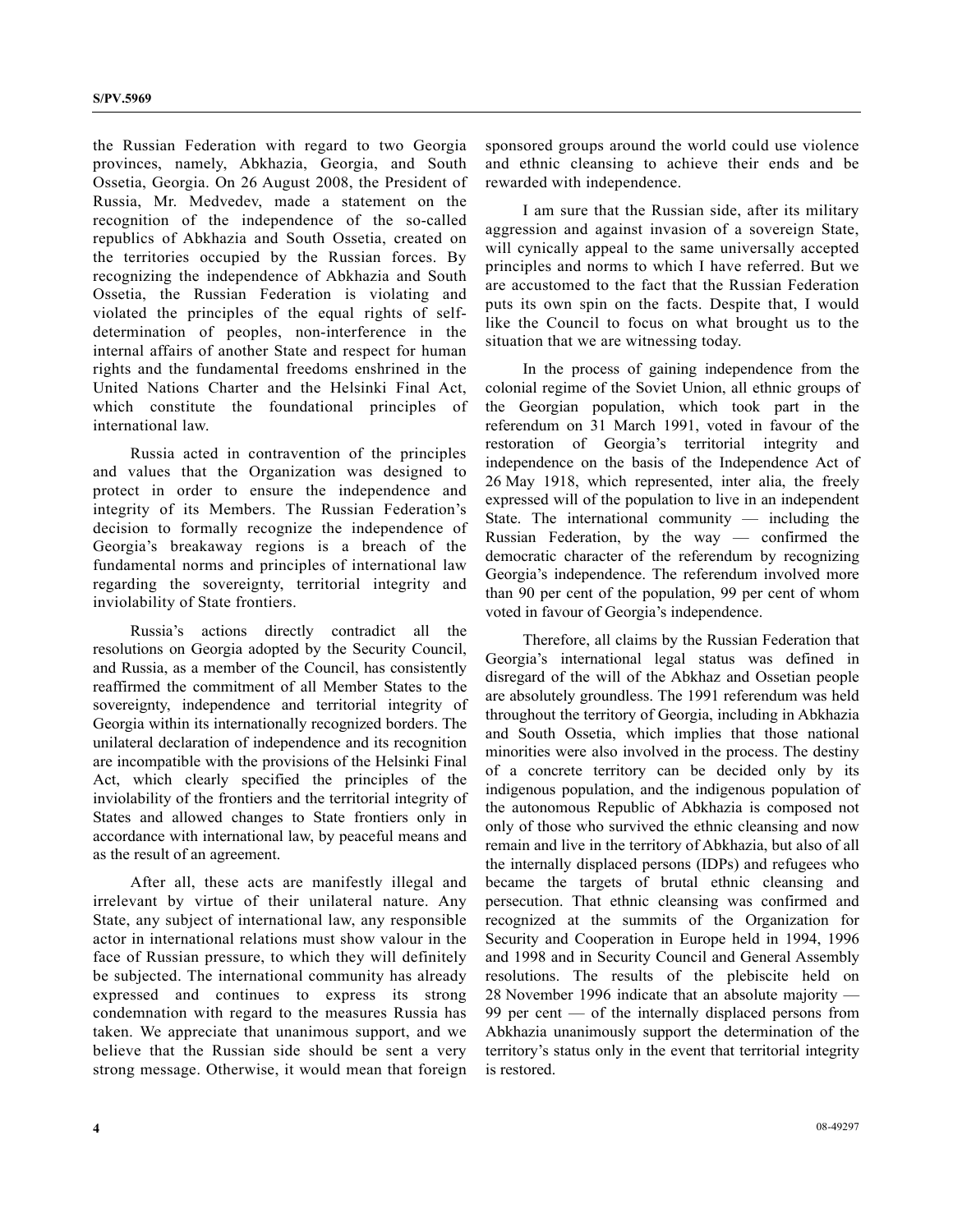From the very beginning, the Russian Federation, after instigating those conflicts almost two decades ago, has dominated the peacekeeping and negotiation processes in both breakaway regions of Georgia. Through its participation, the Russian Federation has ensured that no tangible results have been achieved and no progress made possible in those negotiations. The Georgian side has warned the international community of that country's real intentions numerous times.

 The Russian Federation can finally come out of the shadows of surrounding the long war that has been carried out against Georgia since our independence. Russia has clearly identified itself as a party to the conflicts in Georgia. We are witnessing the results of the Russian Federation's policy of territorial expansion. That expansion is being carried out at the expense of another State's territorial integrity, in complete disregard of international law and the lives and aspirations of hundreds of thousands of Georgia's citizens. Russia is moving forward, altering the post-1991 borders, with unpredictable implications for the wider region, whereas, according to Russia's perception, most of those borders are challengeable and are now being challenged.

 Several hundred thousand people of various ethnic origins are suffering from a humanitarian disaster in the wake of the conflict in Abkhazia, Georgia. That has now been replicated in the Tskhinvali region, where more than 150,000 people have become IDPs and refugees owing to the recent military intervention of the Russian Federation and its militias. The overwhelming majority of those Georgian citizens are being subjected to unbearable suffering and to deprivation of their fundamental human rights and freedoms. Denied access to their homes, they are being forced to live in exile. Those who have stayed behind are exposed to constant fear of insecurity and poverty and, most shocking, possible execution just for being Georgian.

 We hear constantly from both separatist regimes that they will not allow the ethnically Georgian population to return to their homes. The regimes' declarations are implemented by their paramilitary gangs, which are continuously destroying houses and property belonging to ethnic Georgians. Those actions are part of a systematic plan to ethnically cleanse Georgians from the Tskhinvali region, as previously happened in Akhazia.

 The recognition of the separatist regimes by the Russian Federation constitutes nothing less than full and unequivocal support for the separatist insurgents, who are the direct perpetrators of ethnic cleansing. I would like to remind the members of the Council that Georgians will no longer be seen in these regions as a result of brutal and forcible displacement.

 The people responsible for these actions — the selfproclaimed governors of these territories — are widely welcomed in the corridors of the Kremlin and applauded with cheers in the chambers of Russian legislative bodies. That brings us to the new reality in which the Russian Federation has used its peacekeeping shield to occupy the sovereign, independent State of Georgia and completely cleanse ethnically Georgian citizens from the separatist areas. As has happened before, the few civilians who have remained in those regions have been given Russian passports, in violation of international law and norms, which makes a mockery of the principle of the right to protect.

 We are addressing the Security Council and the Secretary-General and urge you to act, and act promptly, to determine the humanitarian situation on the ground, to further relieve the plight — brought on by aggression — of the people living in these regions and to ensure the maximum participation of the United Nations and other organizations in the process. All allegations of mass atrocities must be verified and addressed through appropriate and credible human rights institutions. Many have expressed the willingness to help ease the consequences of the war for the people who have suffered most. Unfortunately, however, the Russian Federation has directly blocked the delivery of and access to humanitarian aid.

 The Russian Federation has disregarded its commitments with respect to the six-point ceasefire plan that was agreed through the mediation of the European Union presidency — France — and particularly through President Sarkozy's personal efforts. Russia has failed to comply with the provision in this plan to withdraw its forces, as was very evident today from the Secretariat briefing, and it has predetermined for itself the outcome of the international talks for lasting security and stability that were required by the agreed peace accord. Russia continues to occupy territory of Georgia, ensuring maximum damage to the stability and the economy of my country.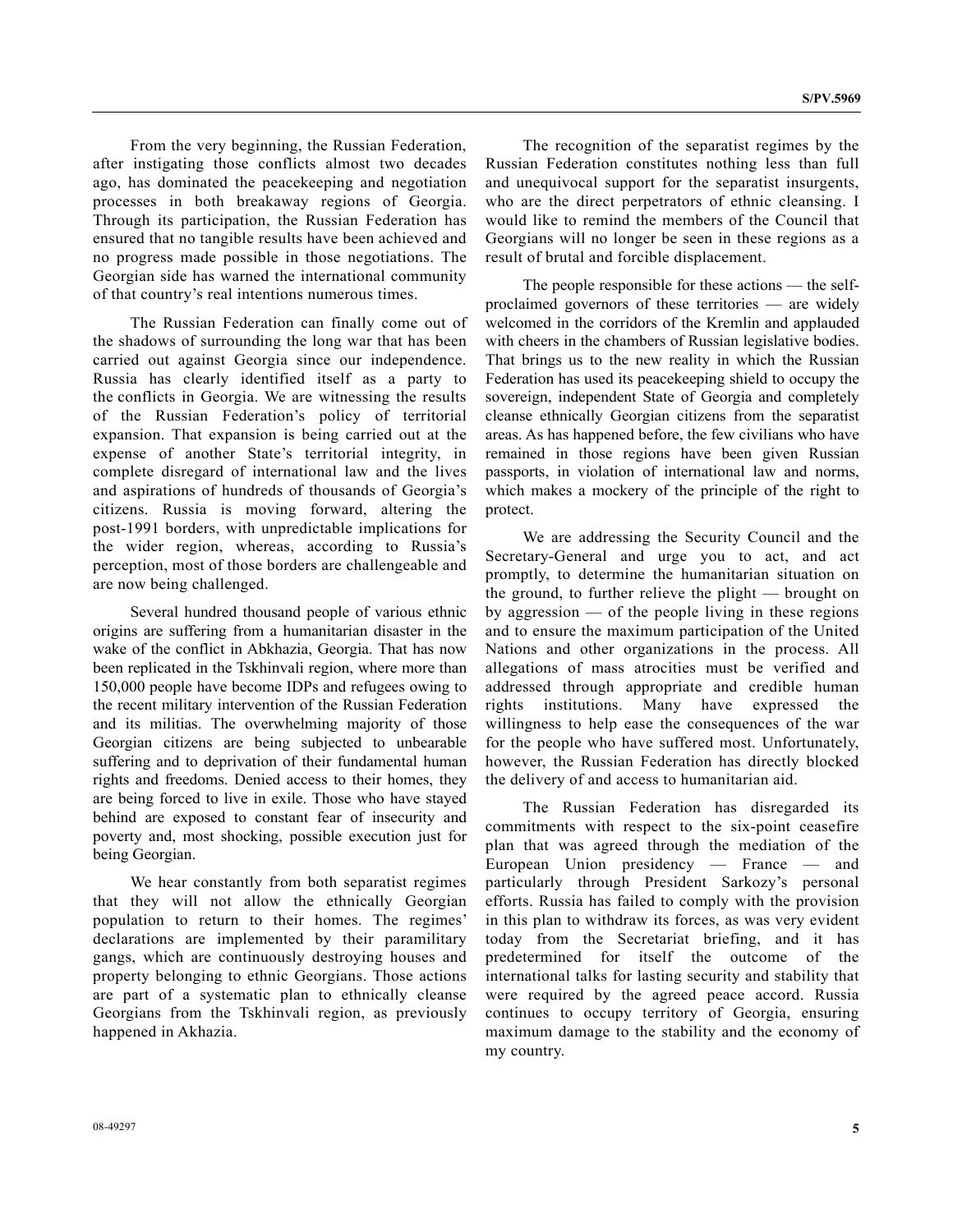For our part, we are complying with the ceasefire agreement and fully commit ourselves to it. We demand the same action from the other parties to the conflict. The Russian Federation has to withdraw its forces from Georgian territory to the pre-conflict locations.

 Along with the full respect for territorial integrity and the sovereignty of Georgia within its internationally recognized borders, which cannot be questioned, Georgia stands ready to accommodate any legitimate security concerns that Abkhaz and Ossetian populations of Georgia may have, through direct dialogue and unbiased international mediation.

 In conclusion, I would like to state the following. First and foremost, this step by the Russian Federation has no international legal consequence; it has no impact on the internationally established borders of Georgia and will not change in any way the international community's stand on the sovereignty, territorial integrity and independence of Georgia. However, this unacceptable and unjustifiable act of recognition further enflames an already difficult situation.

 Russia's self-destructive act contradicts the very principle of territorial integrity upon which the modern State depends for its existence. There is no place in today's world for attempting to redraw boundaries of our modern international order. It is brutally evident that today we are dealing with a Russian-Georgian conflict instigated by Russian territorial ambitions against my country. The present situation and wars that took place in recent memory, and common sense, suggest that, unless confronted by the international community, Russian policies will eventually force a military confrontation elsewhere. These bleak prospects are all the more unfortunate given the region's, and particularly Georgia's, recent political and economic progress.

 Georgia has been invaded and is occupied, but my nation is not conquered. We will repair the damaged infrastructure. We will rebuild the economy, we will solidify democracy and we will find the way, as we have done throughout millennia of history, towards peaceful coexistence of Georgians, Ossetians and all other members of the multi-ethnic community of my ancient country.

**The President** (*spoke in French*): I now give the floor to the representative of the Russian Federation.

**Mr. Churkin** (Russian Federation) (*spoke in Russian*): First of all, I would like to thank the representatives of the United Nations Secretariat for their briefings. I think that their briefings compellingly testify to the fact that despite the continuing problems — and there are many caused by the most recent military escapade undertaken by Georgia against South Ossetia the situation is gradually normalizing, and there is more and more active involvement in this process by international humanitarian organizations.

 Incidentally, the conflict zone has already been visited by quite a number of leaders of international humanitarian organizations, and virtually all of them are giving a high assessment of the role of the Russian Federation in remedying the humanitarian consequences of what occurred as a result of the Georgian aggression against South Ossetia.

 Now, I would like to thank the Permanent Representative of Georgia for having put forward the initiative of holding today's meeting since it is providing me with an opportunity to read out here, in this Chamber, to the members of the Security Council, this statement, and since the Permanent Representative of Georgia asked for this meeting to be open and public, to in fact read to all members of the international community the following two decrees of the President of the Russian Federation, signed on 26 August of this year.

"Decree on the recognition of the Republic of Abkhazia:

"First, in the light of the expression of the free will of the Abkhaz people to recognize the Republic of Abkhazia as a sovereign and independent State;

"Second, the Ministry for Foreign Affairs of the Russian Federation is to hold negotiations with the Abkhaz side on the establishment of diplomatic relations and on the agreement to prepare the appropriate documents;

"Third, the Minister for Foreign Affairs of the Russian Federation is authorized to hold, with the participation of interested federal bodies and executive authorities, negotiations with the Abkhaz side on the preparation of a draft treaty on friendship, cooperation and mutual assistance, and to submit those documents in the proper order for signature;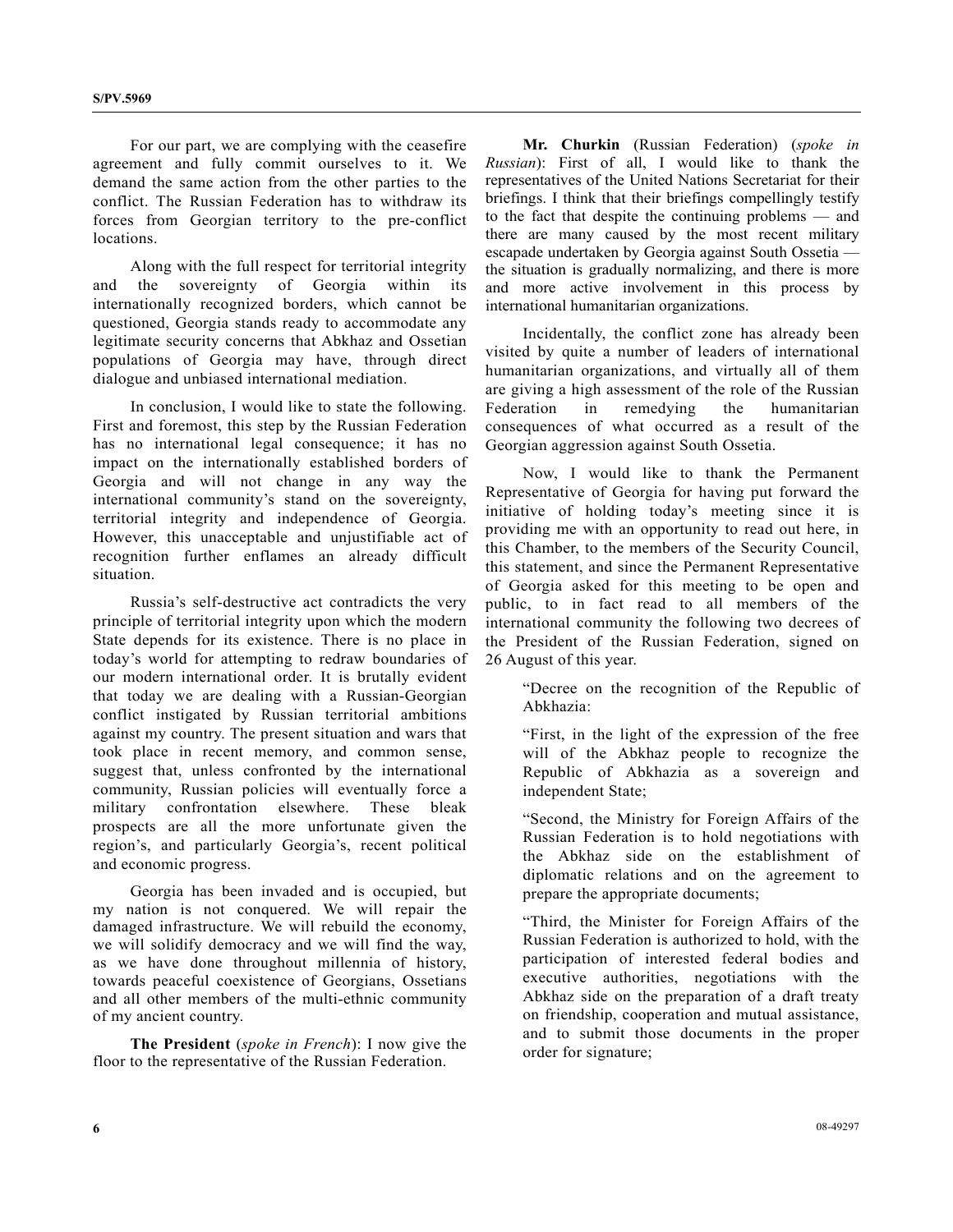"Fourth, in connection with the appeal of the President of the Republic of Abkhazia to the Ministry of Defence of the Russian Federation to ensure, before the conclusion of the treaty in paragraph three of this decree, the implementation by the armed forces of the Russian Federation of peacekeeping functions on the territory of the Republic of Abkhazia."

The second decree reads as follows:

"Decree on the recognition of the Republic of South Ossetia:

"First, in the light of the expression of the free will of the South Ossetian people to recognize the Republic of South Ossetia as a sovereign and independent State;

"Second, the Ministry for Foreign Affairs of the Russian Federation is to hold negotiations with the South Ossetian side on the establishment of diplomatic relations and on the agreement to prepare the appropriate documents;

"Third, the Minister for Foreign Affairs of the Russian Federation is authorized to hold, with the participation of interested federal bodies and executive authorities, negotiations with the South Ossetia side on the preparation of a draft treaty on friendship, cooperation and mutual assistance, and to submit those documents in the proper order for signature;

"Fourth, in connection with the appeal of the President of the Republic of South Ossetia to the Ministry of Defence of the Russian Federation to ensure, before the conclusion of the treaty in paragraph three of this decree, the implementation by the armed forces of the Russian Federation of peacekeeping functions on the territory of the Republic of South Ossetia."

 That is the content of these two decrees signed by President Medvedev on 26 August of this year.

 Today's meeting of the Security Council cannot be fully valid without the participation of the representatives of Abkhazia and South Ossetia. Without an understanding of the aspirations of the peoples of Abkhazia and South Ossetia, it is impossible to have an objective picture of what is taking place. We are convinced that the day will soon come when

members of the Security Council will be able to hear their positions.

 Russia has recognized the independence of South Ossetia and Abkhazia, aware of its responsibility for ensuring the survival of their brotherly peoples in the face of the aggressive and chauvinistic policy of Tbilisi. The basis of that policy was the motto proclaimed in 1989 by the then-President of Georgia, Mr. Gamsakhurdia: "Georgia for Georgians", which he tried to implement in 1992, having annulled the existence of entities on Georgian territory and having sent Georgian troops to attack Sukhumi and Tskhinvali in order to reinforce by force the reign of illegality that had already been established.

 Genocide had already been carried out then in South Ossetia, and the Ossetians had been subjected to destruction and mass expulsions. Thanks to the selfless actions of the Abkhaz and South Ossetian peoples and the efforts of Russia, it was possible to terminate the bloodshed, to conclude the ceasefire agreement, to create mechanisms for peacekeeping and for considering all aspects of a settlement. In 1992 in South Ossetia and in 1994 in Abkhazia, peacekeeping forces were created, agencies were established to promote, with the facilitation of Russia, a strengthening of confidence, and to promote a resolution to address the objectives of social and economic recovery and the issues of political status. Those steps were supported by the United Nations and the Organization for Security and Cooperation in Europe (OSCE), which were involved in the work of the appropriate mechanisms and sent their observers to the zone of conflict. The peacekeeping and negotiating mechanisms were complex. Nevertheless, they succeeded in functioning and helped to bring the positions closer together and to achieve specific agreements.

 However, the genuine prospects for peace that once were dashed when, at the end of 2003, power was seized in Georgia through revolutionary means by Mikheil Saakashvili, who immediately began to threaten that there would be a solution by force to the Abkhaz and South Ossetian problems. In May 2004, units of special troops and internal troops of the Ministry of Internal Affairs of Georgia were introduced into the Georgian-Ossetian conflict zone. In August, Tskhinvali was subjected to artillery shelling and an attempt was made to seize it.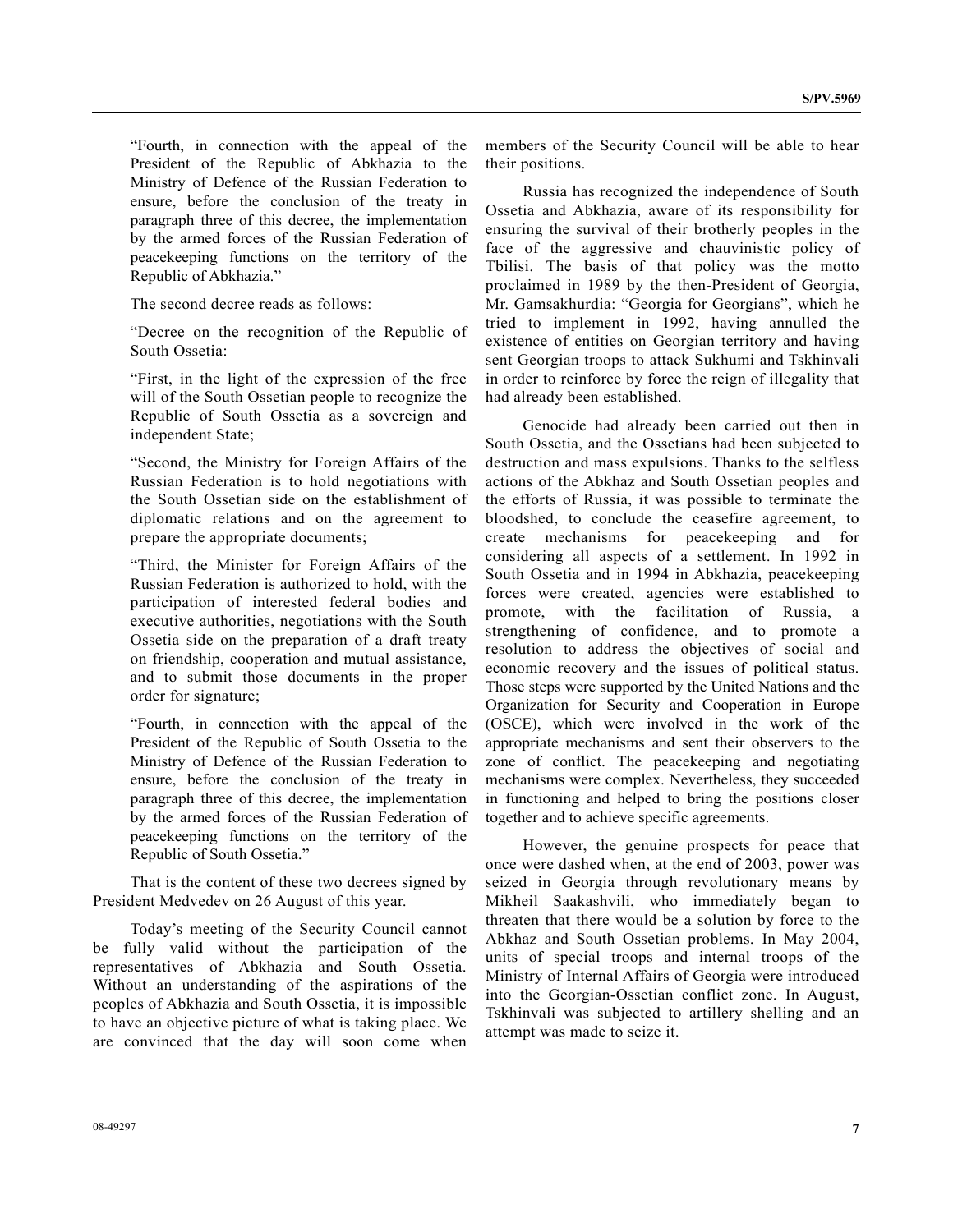With Russia's active mediation, the Prime Minister of Georgia, Mr. Zurab Zhvania and the leader of South Ossetia, Eduard Kokoity, signed a ceasefire protocol. In November 2004, another document was signed on means for the normalization of relations on the basis of a stage-by-stage approach. Following Zhvania's mysterious death, in February 2005, Saakashvili categorically rejected all agreements. That determined his attitude towards the Abkhaz settlement, the basis for which was the agreement signed in Moscow on 14 May 1994 on a ceasefire and the separation of forces. In accordance with that agreement, collective peacekeeping forces were deployed in the zone of the Georgian-Abkhaz conflict. In addition, the United Nations Observer Mission in Georgia was established, as well as the Group of Friends of the Secretary-General on Georgia.

 The introduction by Saakashvili in 2006 — in violation of all agreements and decisions of the United Nations — of a Georgian military contingent into the upper Kodori Valley, undermined the progress made in the settlement process of the mechanisms, including the implementation of the March 2003 agreements achieved by President Putin and President Shevardnadze regarding joint efforts on the return of refugees and the opening of rail connections between Sochi and Tbilisi.

 By openly continuing to ignore Georgia's commitments and agreements in the framework of the United Nations and the OSCE, Saakashvili established a puppet administrative Government for Abkhazia and South Ossetia in order once and for all to drive the last nail into the coffin of the negotiating process. Every year of Saakashvili's rule has been characterized by his total inflexibility and unceasing provocation, including the staging of incidents in the zones of conflict in the form of attacks on Russian peacekeepers and his deprecating attitude towards the democratically chosen leaders of Abkhazia and South Ossetia.

 As a result of Tbilisi's actions, the Abkhaz and South Ossetian conflict flared up once again in the early 1990s. Since then, Russia has done everything in its power to assist in settling those problems on the basis of the recognition of the territorial integrity of Georgia. Russia took that position despite the fact that Georgia, in declaring its own independence, had violated the rights to self-determination of the people of Abkhazia and South Ossetia. In accordance with the law of the Union of Soviet Socialist Republics on the procedure for the resolution of issues linked to the

secession of a republic from the Union, autonomous entities within the Union's republics had the right to independently resolve the issues of whether or not to remain part of the Union and of their legal status in the event of the republic's cessation from the Union. Georgia prevented Abkhazia and South Ossetia from exercising that right.

 Nevertheless, Russia has consistently maintained its policy, while in good faith carrying out its peacekeeping and mediating functions. Russia has attempted to help achieve peace agreements and demonstrated restraint and patience in the face of provocation. Nor did we abandon our position after the unilateral proclamation of Kosovo's independence.

 Through the aggressive attack on South Ossetia on the night of 8 August 2008, which caused numerous casualties, including among peacekeepers and other Russian citizens, as well as preparations for similar actions against Abkhazia, Saakashvili himself put an end to the territorial integrity of Georgia by using crude and blatant military force against people whom, in his own words, he wanted to see as part of his State. Saakashvili left them no other choice but to provide for their own security and to seek to exercise the right to self-determination as independent States.

 In that regard, we cannot fail to recall the role that was played by those who have throughout the years pandered to the militarist regime of Saakashvili, supplied him with offensive weapons in violation of the regulations of the OSCE and the European Union, dissuaded him from shouldering his obligations on the non-use of force and inculcated in him a complex of impunity, including, among other things, with regard to his authoritarian actions to crush dissidents in Georgia. We know that, at specific stages, the external patrons attempted to restrain Saakashvili from irrational military escapades. But he clearly was completely out of control.

 It is alarming that not everyone was able to arrive at objective conclusions in connection with Georgia's aggression. The glimmer of hope that once existed for the implementation of the joint initiative by the Presidents of Russia and France of 12 August 2008 quickly vanished when Tbilisi in fact rejected the initiative and Mr. Saakashvili's defenders followed his lead. In addition, the United States and several European capitals are promising Mr. Saakashvili protection through NATO, are calling for the rearming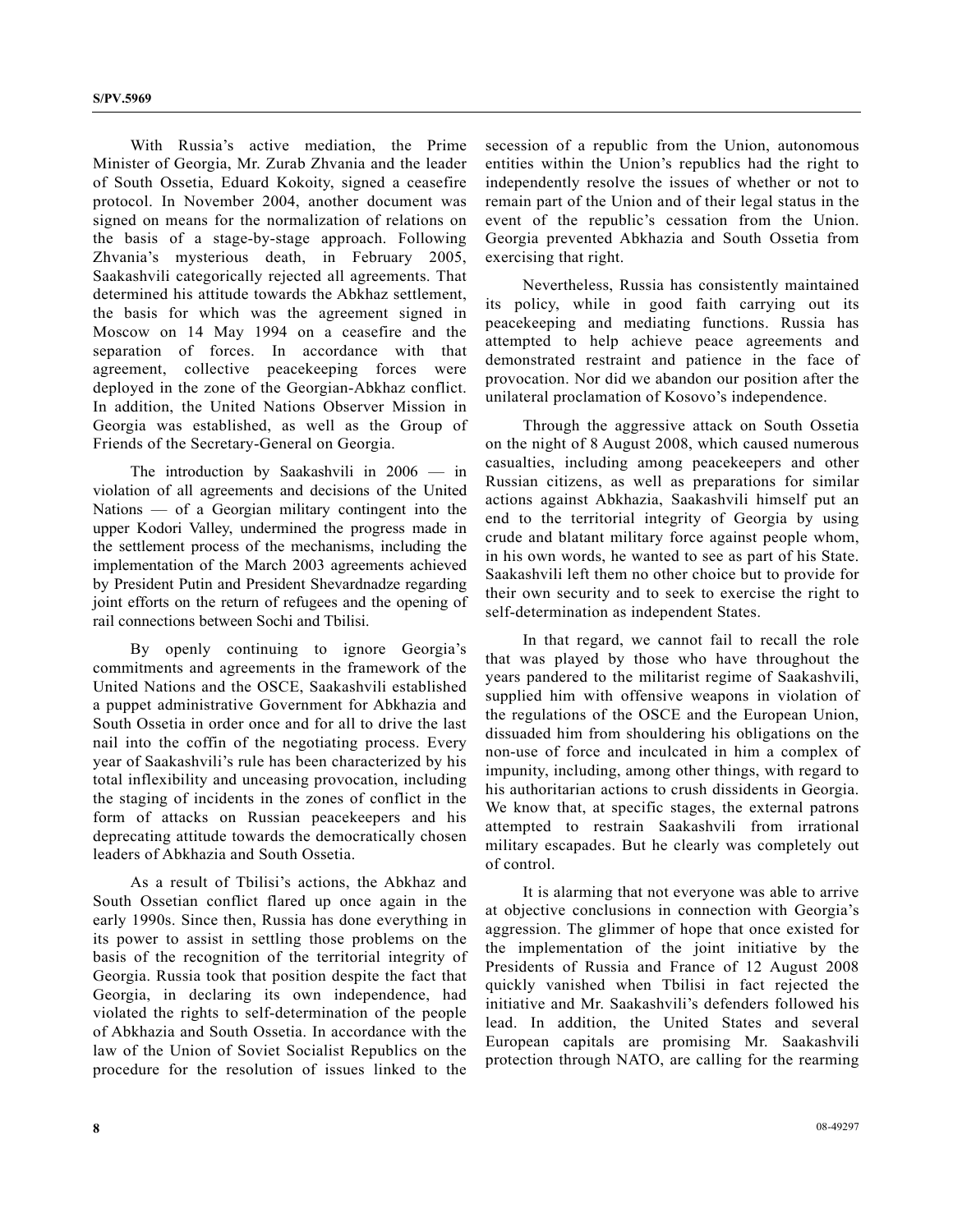of the Tbilisi regime and are already supplying him with new deliveries of weapons. That is a direct invitation to new escapades.

 In the light of the appeal of the South Ossetian and Abkhaz peoples, the parliaments and presidents of the two Republics, the views of the people of Russia and the positions of both chambers of Russia's Federal Assembly, the President of the Russian Federation took a decision on the recognition of the independence of South Ossetia and Abkhazia and on concluding with them treaties on friendship, cooperation and mutual assistance. In adopting that decision, the Russian side has based itself on the provisions of the Charter of the United Nations, the Helsinki Final Act and other fundamental international documents, including the 1970 Declaration on Principles of International Law Concerning Friendly Relations and Cooperation among States. It is necessary to emphasize that, in accordance with the Declaration, every State must refrain from any violent actions that might deprive people of their right to self-determination, freedom and independence. The actions of States must also comply with the principles of equality and the self-determination of peoples. States must also have governments that represent all the people living on their territory. There can be no doubt that Saakashvili's regime in no way complies with those high standards established by the international community.

 Russia, which has sincere feelings of friendship and cordiality for the Georgian people, is confident that, sooner or later, Georgia will find worthy leaders who will genuinely be able to care for their country and develop relations of mutual respect on an equal footing, as well as good-neighbourly relations with all the peoples of the Caucuses. Russia will be ready to promote that in any way possible.

 **Mr. Lacroix** (France) (*spoke in French*): First of all, I too would like to thank the representatives of the Secretariat for their briefings.

 Both in its role of the presidency of the European Union (EU) and in its national capacity, France has strongly condemned the decision taken by the Russian Federation to recognize the independence of Abkhazia and South Ossetia. The President of France informed President Medvedev and President Saakashvili of its views last night.

 As the Security Council is aware, France is deeply involved in attempting to find a resolution to this conflict. Since the beginning of hostilities, we have committed ourselves to achieving a consensus statement to be adopted by the Council. We also worked with determination to carry out a difficult mediation, which led to a six-point plan signed by the parties — first and foremost by Russia and Georgia, but also by the two separatist entities. Since that agreement was reached, France, in its role of the presidency of the European Union, has worked tirelessly to ensure that the Council can lay the foundations for a lasting solution based on the sixpoint plan and the clarifications agreed among the parties.

 Those discussions have not been easy. We have acted resolutely and in good faith in carrying them out. We have listened to the wishes of the members of the Council and done our utmost to arrive at a text that will enjoy consensus. I believe we were making significant progress towards an agreement prior to the Russian decision to recognize the independence of the separatist entities. Of course, that decision makes continuing this work extremely difficult, and we strongly deplore it.

 Georgia has a history in the Security Council. Less than six months ago — as well as a year ago, two years ago and 10 years ago — the Council unanimously and strongly reaffirmed its commitment to respect the territorial integrity of Georgia within its internationally recognized borders. A few days ago, the Permanent Representative of the Russian Federation said that recent events had "dashed" the Council's resolutions on Georgia. Such statements are of concern and are clearly contrary to the Charter of the United Nations. Security Council resolutions cannot be challenged, much less nullified, by military action.

 Specifically, the territorial integrity of a Member State, repeatedly and unanimously reaffirmed by the Council, absolutely cannot be called into question by armed intervention by a neighbouring State which then proceeds on that basis, and in the absence of a political process including serious international guarantees, to adjust boundaries in an area abutting its own territory.

 We also need to think about the meaning and true underlying objectives of this decision by Russia. Heads of State of the European Union (EU) will meet on Monday to draw initial lessons from the Russian decision as regards EU relations with Russia.

 Nonetheless, one thing is certain: the six-point ceasefire agreement of 12 August, which was signed by President Medvedev, President Saakashvili and Abkhaz and South Ossetian leaders, should be implemented in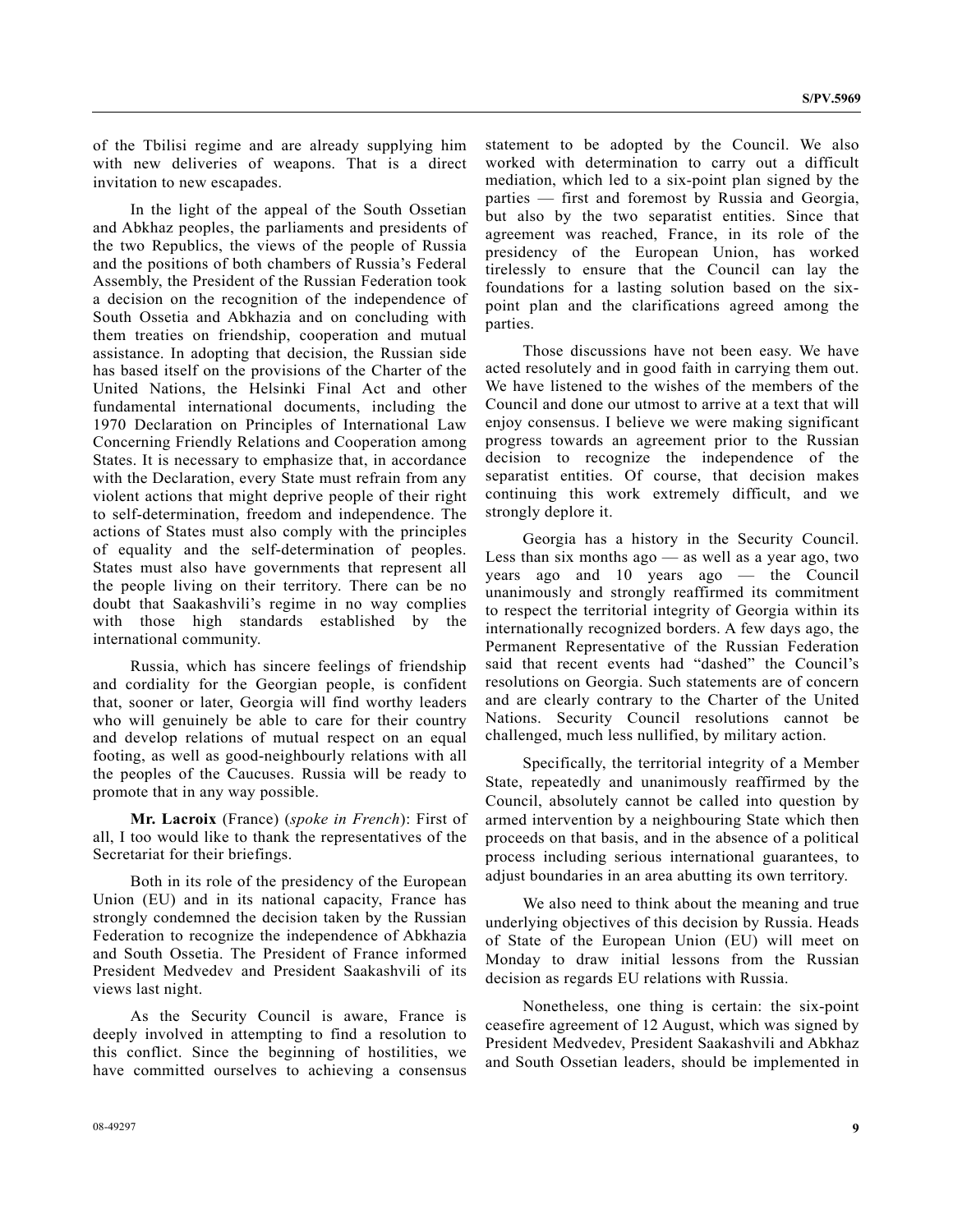full. The military forces that have not yet withdrawn to the pre-hostilities lines must be moved immediately — I am thinking in particular of all forces beyond the line of restricted armament in contravention of the 1994 Moscow agreement. The international mechanism which is to replace the Russian patrols around South Ossetia must be deployed rapidly. The international discussions on security and stability arrangements for the two Georgian provinces of Abkhazia and South Ossetia, foreseen in point 6 of the agreement, must begin as soon as possible. Finally — perhaps the most pressing concern — there must be complete freedom of humanitarian access. That means free for all, and without delay: free access to all victims by all organizations capable of providing assistance.

 The long-term resolution of this conflict requires dialogue and the opening of international discussions. Until then, increased international monitoring of the situation on the ground will be necessary. It is particularly vital that the return of refugees be permitted, without hindrance and under international observation. It is also vital, in these troubled times, that vulnerable communities be protected. I am thinking in particular of areas of Georgian population in the separatist entities, which need to be monitored very carefully. Reports by the Office of the United Nations High Commissioner for Refugees about continued violence and destruction in those areas are particularly alarming.

 My country therefore considers that an impartial United Nations mission to investigate the humanitarian and human rights situation in Georgia, including in Abkhazia and South Ossetia, should be dispatched without delay. In that spirit, we fully support the efforts of the Secretary-General to explore the role that the United Nations could play, including through the United Nations Observer Mission in Georgia. We also reaffirm the readiness of the European Union to make an active contribution on the ground, and we welcome the readiness of the Organization for Security and Cooperation in Europe to do likewise.

 **Mr. Terzi di Sant'Agata** (Italy): Let me first of all welcome to the Security Council the Permanent Representative of Georgia, Ambassador Alasania. Let me also thank the members of the Secretariat for their briefings on the most recent developments in Georgia.

 Russia's decision to recognize the independence of South Ossetia and Abkhazia has made an alarming crisis even more complex. The Russian Government's decision has no basis in international law, and Italy has already expressed a clear position in that regard. The territorial integrity of Georgia is an uncontestable principle, as numerous United Nations resolutions have underlined.

 During this phase, the immediate goal is to achieve a peaceful solution to the crisis and the complete implementation of the six-point platform that the French presidency of the European Union (EU) agreed upon with the parties. The priority is to implement the international monitoring system, which represents an essential element of the platform. It is important for the Security Council to continue working towards a consensus resolution that incorporates the six points and the appropriate clarifications needed: six points whose full validity Russia does indeed recognize. At the same time, negotiations should continue within the framework of the Organization for Security and Cooperation in Europe (OSCE) to finalize a new ministerial decision, required to deploy additional observers and to define their duties. My country is part of OSCE efforts to send a monitoring mission, and we intend to contribute to that mission.

 We should seek a solution to the crisis in all relevant international forums. The role of the European Union is crucial, as underlined in recent European Union declarations, to which my country fully subscribes. From the start, my Government has supported the French presidency in its efforts, efforts which led to the approval of the six points. We expect the European Council, at next Monday's meeting, to express a firm position and to reiterate at the highest political level the need to fully implement what has already been agreed and to reaffirm the will of the EU to contribute to the implementation of the agreement, particularly as far as the international monitoring system is concerned.

 In the next few days, the Italian Minister for Foreign Affairs will travel to Tbilisi and Moscow right after the meeting of the European Council. My country, at this difficult juncture for Georgia, is close to that country and intends to contribute actively to international efforts to improve the difficult humanitarian situation. In addition to sending humanitarian flights, we have allocated funds for the International Committee of the Red Cross, the Office of the United Nations High Commissioner for Refugees and the World Food Programme. We would like to echo what our French colleague just said and to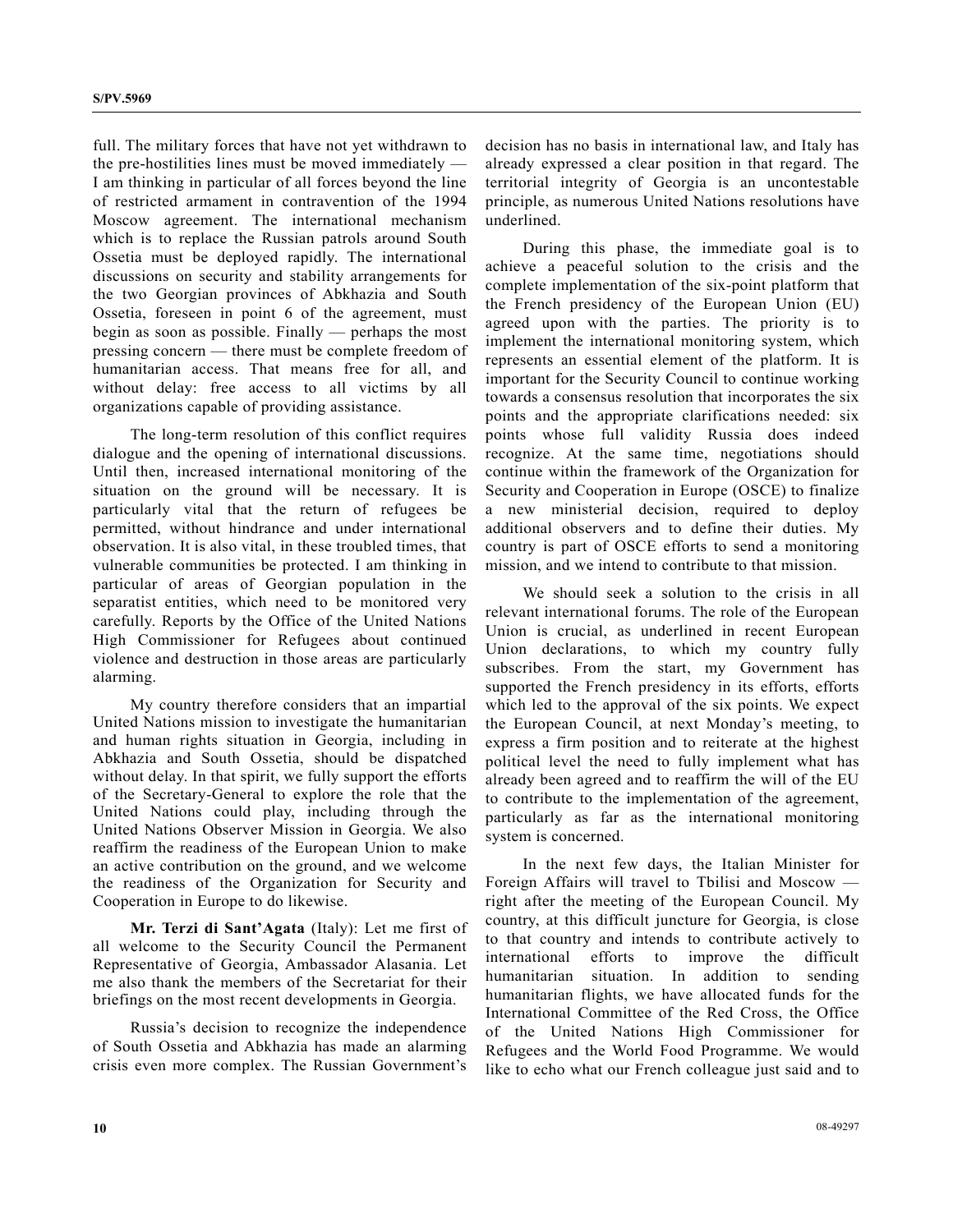draw attention in particular to the need to ensure freedom of access for all humanitarian organizations and entities operating in the region.

 We appreciate the efforts made by the Secretary-General; it is up to the United Nations to take every appropriate measure to support the people affected by the conflict.

 It is in the international community's interest to prevent the current crisis from jeopardizing global stability at a moment when what is needed is the greatest possible solidarity among States in addressing the major challenges we are facing: the fight against terrorism and nuclear proliferation, and the great regional crises, first and foremost those in Iraq and Afghanistan.

 **Mr. Kumalo** (South Africa): South Africa has followed developments in Georgia over the past few months with concern, especially because of their implications for the stability of the Caucasus region as a whole and their impact on bilateral relations between Georgia and its neighbours, in particular the Russian Federation. On numerous occasions, my delegation has stressed the need for the resolution of conflicts and disputes through consultation and negotiation, based on the principles of the United Nations Charter and Security Council resolutions. That approach is important in securing a lasting and sustainable solution. Resort to the use of force diminishes the chances of a lasting solution and increases the suffering of those affected.

 We are indeed disappointed that the Security Council has not been able to agree to endorse the ceasefire agreement negotiated by President Sarkozy of France and President Medvedev of the Russian Federation, and signed by Georgia, South Ossetia and Abkhazia. In our view, that agreement presented a good basis for further consultation. The failure to endorse that agreement, after it was signed and accepted by all the parties, has complicated all efforts to find a lasting solution.

 We would have also preferred the Council to engage, in any format, with both South Ossetia and Abkhazia in order to allow all parties to the conflict access to the Council, so as to enable it to take decisions based on that engagement. My delegation will continue to follow developments and to contribute to the resolution of the problem by actively participating in the work of the Security Council in this

**Mr. Suescum** (Panama) (*spoke in Spanish*): First of all, I would like to express my thanks for the briefings we have heard from the Secretariat today and for the statement made by the Permanent Representative of Georgia.

 Throughout its history, Panama has lent its support to peoples striving for self-determination, but that should not be understood as support for any action designed to destroy or undermine the territorial integrity of States. We firmly believe that international peace and security, including the credibility of the United Nations, rests to a large extent upon respect for that fundamental principle.

 It is on the basis of those considerations that Panama is taking this opportunity to reaffirm its support for the territorial integrity of Georgia. We appeal to all parties directly or indirectly involved to do their utmost and to carry out all negotiations necessary to ensure that that principle is respected.

**Sir John Sawers** (United Kingdom): Allow me to begin by thanking you, Mr. President, for convening this meeting in response to the very understandable request from the Permanent Representative of Georgia. We are grateful for the briefings from the Secretariat.

 Events in Georgia over the past three weeks raise fundamental questions for the Council — and for the United Nations more widely — and this meeting is an important opportunity for Council members to set out their views.

 Since the outbreak of fighting in Georgia on 7 August, the United Kingdom's approach has been based on two basic principles: first, full support for Georgia's sovereignty and territorial integrity; and secondly, full support for efforts to end the violence and lay the foundations for a peaceful and enduring settlement to the conflict that is acceptable to all the parties. We supported French-led efforts to secure an immediate end to the fighting, efforts that culminated in the six-point agreement signed by Russia and Georgia, together with the agreed clarifications issued by President Sarkozy. We support it, and we continue to support efforts to ensure the full implementation of that agreement, including the full withdrawal of Russian forces back to the positions occupied prior to 7 August.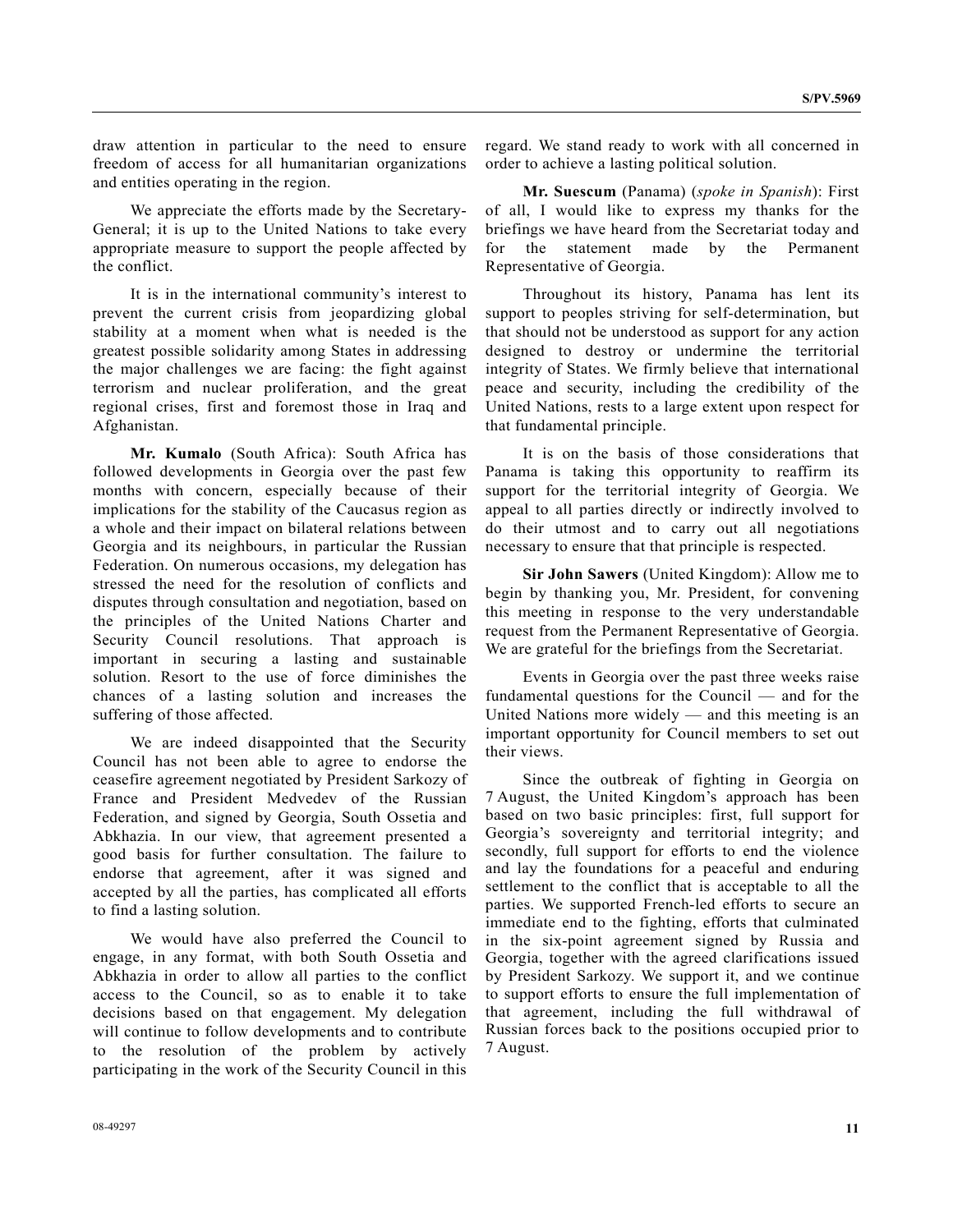To that end, we and others have been closely involved in discussions here in New York on a draft Security Council resolution that would command broad support in the Council, that would codify all elements of the six-point plan and that would establish the basis for progress towards a lasting settlement to the conflict.

 At the beginning of this week, as my French colleague implied, those of us involved in negotiations on a draft text were cautiously optimistic about the prospects for agreement. But Russia's decision on Tuesday unilaterally to recognize the independence of South Ossetia and Abkhazia torpedoed those negotiations. By its actions, Moscow has effectively ruled out agreement on a comprehensive Council response to the situation in Georgia.

 Let me be clear. Russian military action and Russia's recognition of Abkhazia and South Ossetia constitute a unilateral attempt to redraw the borders of a neighbouring country through the use of force. It is our view that that is entirely unacceptable and unjustified. It is in direct contravention of the founding principles of the United Nations and is in defiance of numerous resolutions adopted by the Council. It is also a flagrant breach of point 6 of the agreement signed by President Medvedev. Condemnation of Russia's actions has come not only from the foreign ministers of the Group of Seven (G7), Russia's partners in the G8, but from many parts of the international community, as the enormous implications of Russia's actions sink in.

 Russia's decision has grave humanitarian and political implications. We have heard justifications for Russia's actions based on the need to prevent humanitarian catastrophe. But what we have seen in recent weeks is ethnic Georgians being pressured to flee from their homes in South Ossetia and Abkhazia. Tuesday's decision by Russia will encourage those in South Ossetia and Abkhazia who are bent on violence and intimidation, and there is already credible evidence that they have accelerated their work.

 We call on Russia to do three things: first, to abide by international law as the basis for resolving this crisis; secondly, to act now to ensure full and free humanitarian access to Abkhazia and South Ossetia and to prevent violence and intimidation against ethnic Georgians — and that does not mean requiring ethnic Georgians to accept Russian citizenship as the price of remaining in South Ossetia; and thirdly, to implement urgently and in full its undertakings under the six-point

agreement, including withdrawal of its forces to the positions occupied prior to 7 August. It is unacceptable that, over two weeks since the agreement was signed, Russian forces continue to occupy parts of Georgia well beyond the conflict zones. We look to Russia to facilitate the deployment of international observers, as prefigured in point 5 of the six-point plan, to speed up the Russian pullback.

 The use of force, violence and intimidation against civilians and de facto annexation cannot be the basis for a peaceful and durable settlement to this or any other conflict. Future arrangements in South Ossetia and Abkhazia can be agreed only through international negotiations involving all the parties, as envisaged in point 6 of the six-point plan. The United Nations has already expressed its willingness to help take forward this initiative, in cooperation with other international actors. We encourage the Secretary-General to begin consultations to that end as a matter of urgency.

 **Mr. Urbina** (Costa Rica) (*spoke in Spanish*): I wish to express my thanks for the briefings from the Secretariat and the statement by the Permanent Representative of Georgia.

 The Council is discussing a particularly sensitive issue this afternoon. We are faced with a situation that my country thus far regards as a forcible dismemberment of a State Member of this Organization, a situation that my country regards as unacceptable.

 The aspirations of the South Ossetian and Abkhaz peoples to independence are well known on the international scene. Those aspirations and the de facto authorities that exercise authority over the territories of South Ossetia and Abkhazia had not been recognized as independent political entities before 26 August, notwithstanding the unilateral proclamation of independence that both entities had promulgated some months ago. It is as a result of the invasion of Georgian territory by the armed forces of the Russian Federation and their overwhelming and hardly surprising military victory that a State first recognized the independence of those territories. That State was precisely the one that carried out a military invasion of the territory of Georgia.

 Members of the Council can hardly forget that a note (S/2008/545), signed by the Permanent Representative of the Russian Federation, addressed to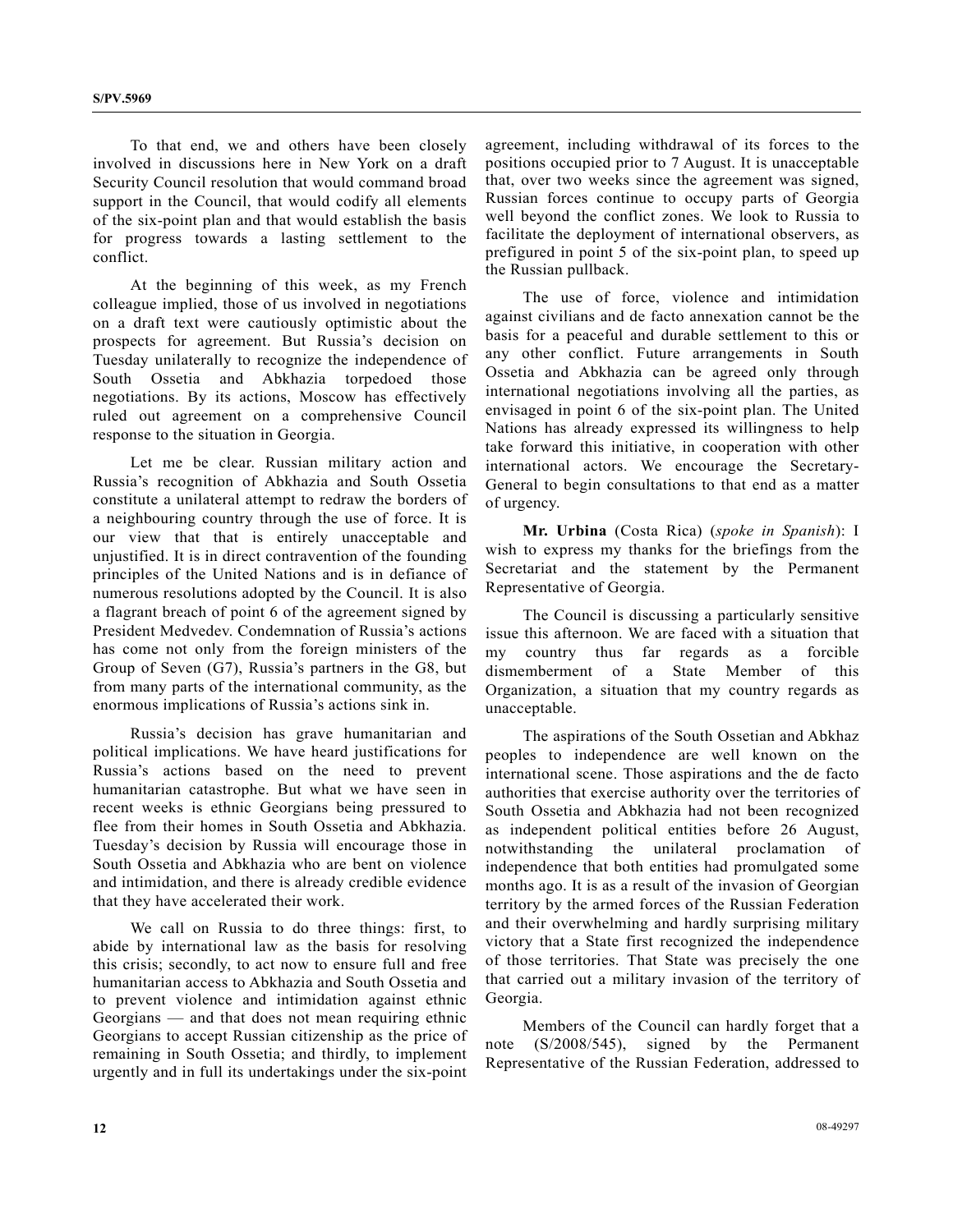the President of the Council and circulated in this Chamber on 11 August, affirmed that the military intervention by the Russian Federation in Georgia aimed

"to protect the Russian peacekeeping contingent and citizens of the Russian Federation from the illegal actions of the Georgian side and to prevent" — I repeat, prevent — "future armed attacks against them".

 Thus, as a result of a military action that included preventive goals and led to the complete weakening of Georgia, we now see the dismembering of its territory through recognition of an independence that had been ignored for a long time. Diplomatic recognition is much more than that. The announcement of the signing of mutual assistance and cooperation treaties is something by which the Russian Federation is seeking to secure, through its huge military power, the dismemberment that it has brought about. We cannot, and the international community should not, reward those actions, which go against international law in all respects.

 Costa Rica continues to support the six-point plan drawn up by Mr. Medvedev and Mr. Sarkozy, and equally firmly supports the territorial integrity of Georgia. The international community now has the tremendous duty of finding a solution to this unusual situation, a solution that cannot be that might is right. The situation is all the more serious in that it involves a permanent member of the Council with all the powers entrusted to it by the Charter.

 My country remains ready to work alongside the other members of the Council to find a lasting solution to the conflict, a solution that must include the territorial integrity of Georgia, the rights of the peoples of South Ossetia and Abkhazia and, above all, the integrity of international law and the full observance of the principles of peaceful coexistence, enshrined in the Charter of the United Nations.

**Mr**. **Jurica** (Croatia): At the outset, I should like to thank the representatives of the Secretariat's Department of Political Affairs and Department of Peacekeeping Operations for their briefings and to welcome the presence among us of the Permanent Representative of Georgia**.** 

 Let me begin by expressing our regret at the decision by the Russian Federation to formally recognize the independence of the two Georgian regions, Abkhazia and South Ossetia. As it has on numerous occasions in discussions on this subject in the past, Croatia reiterates its support for the independence, sovereignty and territorial integrity of Georgia with its internationally recognized borders. In our opinion, the unfortunate decision to recognize those two Georgian regions is not in accordance with the Charter of United Nations, the Helsinki Final Act or the prior resolutions of the Security Council, confirming the aforementioned principles, to which the Russian Federation rendered its support.

 We are also concerned by the fact that that decision can effectively negate all the progress achieved thus far towards a possible resolution of the situation in Georgia. Bearing in mind the new circumstances, it is self-evident that further progress in that regard will be extremely hard to achieve. Notwithstanding, we need to continue to unite our efforts to achieve a reasonable and peaceful political solution to the crisis. We believe that the best option would be to turn to negotiations, as provided for in the six-principle agreement drawn up by the Russian and the French Presidents. The politics of presenting a fait accompli is not acceptable, as it does not leave room for a negotiated settlement.

 My Government strongly supports the efforts of the European Union and the Organization for Security and Cooperation in Europe, aimed at resolving the current crisis. Croatia reiterates its support for the sixprinciple agreement. According to that agreement, all military action must cease and the military forces must return to the positions they held prior to the outbreak of hostilities. Although the Russian Federation pulled out the majority of its forces from Georgia last Friday, it is still maintaining a presence both within the two regions and in the buffer zones imposed around their boundaries.

 Finally, Croatia is extremely concerned by the humanitarian situation on the ground and the large number of refugees and internally displaced persons (IDPs). My Government, acting together with the relevant international organizations and interested Governments, will continue to provide help to all those in need. We believe that all the refugees and IDPs should be given the right to return to their homes and continue their lives in a secure and safe environment.

**Mr. Natalegawa** (Indonesia): I wish to thank the representatives of the Secretariat for the information they have shared with the Council.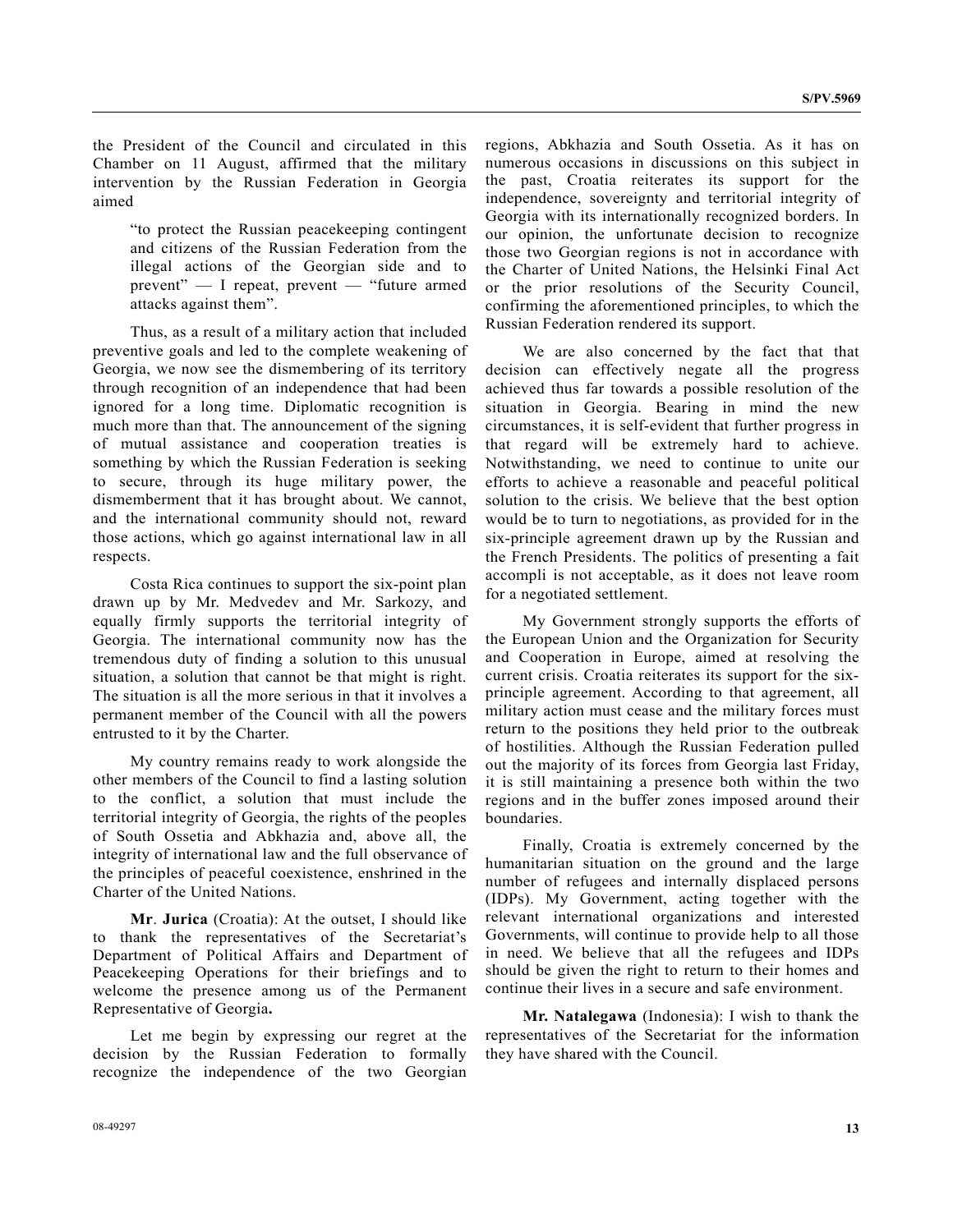Over the past weeks, Indonesia has been following closely, with considerable disquiet, the situation unfolding in Georgia, in particular the development of recent days, namely, in relation to the status of South Ossetia and Abkhazia, which clearly marks a new phase in the evolution of the issue. That development is hardly likely to enhance the prospect of achieving consensus in the Security Council. It is a development that deeply concerns us.

 From the very onset of this crisis, with the attendant suffering of innocent civilians, we have consistently advocated diplomacy, dialogue and negotiation as being the only means to bring about a comprehensive and lasting solution. We have protested against the ascendancy of the logic of war and the vicious of cycle of violence and more violence. Instead, we have spoken in favour of diplomacy and the power of reason and argument over the use of force.

 Naturally, therefore, given the primacy that we place on dialogue and negotiation, we have drawn encouragement from the heightened diplomatic efforts in various capitals and through envoys of the highest level to bring the hostilities to an end. We have, therefore, welcomed the six-principle commitments by the parties to bring the fighting to an end. We have also consistently called for an early endorsement by the Security Council of those commitments as a means to consolidate the momentum towards peace.

 I do not wish to digress. However, it is, indeed, a source of profound disappointment to us, as an elected member of the Security Council, once again to witness the Council rendered incapable of discharging the responsibility to maintain international peace and security mandated to it by the Charter.

 While the Council readily pronounces itself on a host of issues, despite a series of emergency sessions on a matter that directly impinges on that most fundamental principle that governs relations among nations, namely, respect for the territorial integrity and political independence of States, the Council still, and not for the first time, has collectively remained silent and unable to reach consensus. My delegation wishes once again to underline the need for the Council, including its permanent members, to speak with a common voice, calling on the parties concerned to engage in peaceful dialogue and negotiations to bring the crisis to an end.

 Before I conclude, I should like to add some additional final thoughts. Indonesia's commitment to the peaceful settlement of disputes is abiding, anchored in the belief that diplomacy and dialogue offer the best chance for a lasting solution. Equally, its commitment to the principles of the territorial integrity, sovereignty and political independence of States, as enshrined in the Charter of the United Nations, is steadfast and consistent. Those principles have guided and instructed Indonesia on other issues that are confronting the Security Council, including a most recent issue relating to another sovereign State Member of our Organization. Consistency is required in the application of principles. Hence, those same principles are certainly also guiding us on the present issue.

**Mr. Wolff** (United States of America): I too would like to welcome the Permanent Representative of Georgia to the Council and to express our appreciation to the Secretariat for its briefings.

 The Council meets today in emergency session for the sixth time since the outbreak of hostilities in Georgia on 7 August. This time, the immediate development that has compelled us to meet is Russia's decision to recognize the Georgian entities of Abkhazia and South Ossetia as independent States. The United States categorically condemns that decision.

 Over the course of these meetings, certain facts have not changed: first, Russia's military invasion of Georgia; secondly, Russia's continued occupation of parts of Georgia in contravention of the ceasefire agreement negotiated by President Sarkozy on behalf of the European Union; and thirdly, Russia's disregard for Georgia's territorial integrity. We now recognize those stubborn facts for what they were: a prelude to Russia's illegal attempt to redraw the borders of its neighbour.

 Russia's recognition of South Ossetia and Abkhazia as independent States is incompatible with the United Nations Charter and at odds with numerous Security Council resolutions. Just under five months ago, on 15 April this year, the Security Council adopted resolution 1808 (2008), which spelled out, as had many previous resolutions, the following language as its first operative paragraph:

 "[The Security Council r]eaffirms the commitment of all Member States to the sovereignty, independence and territorial integrity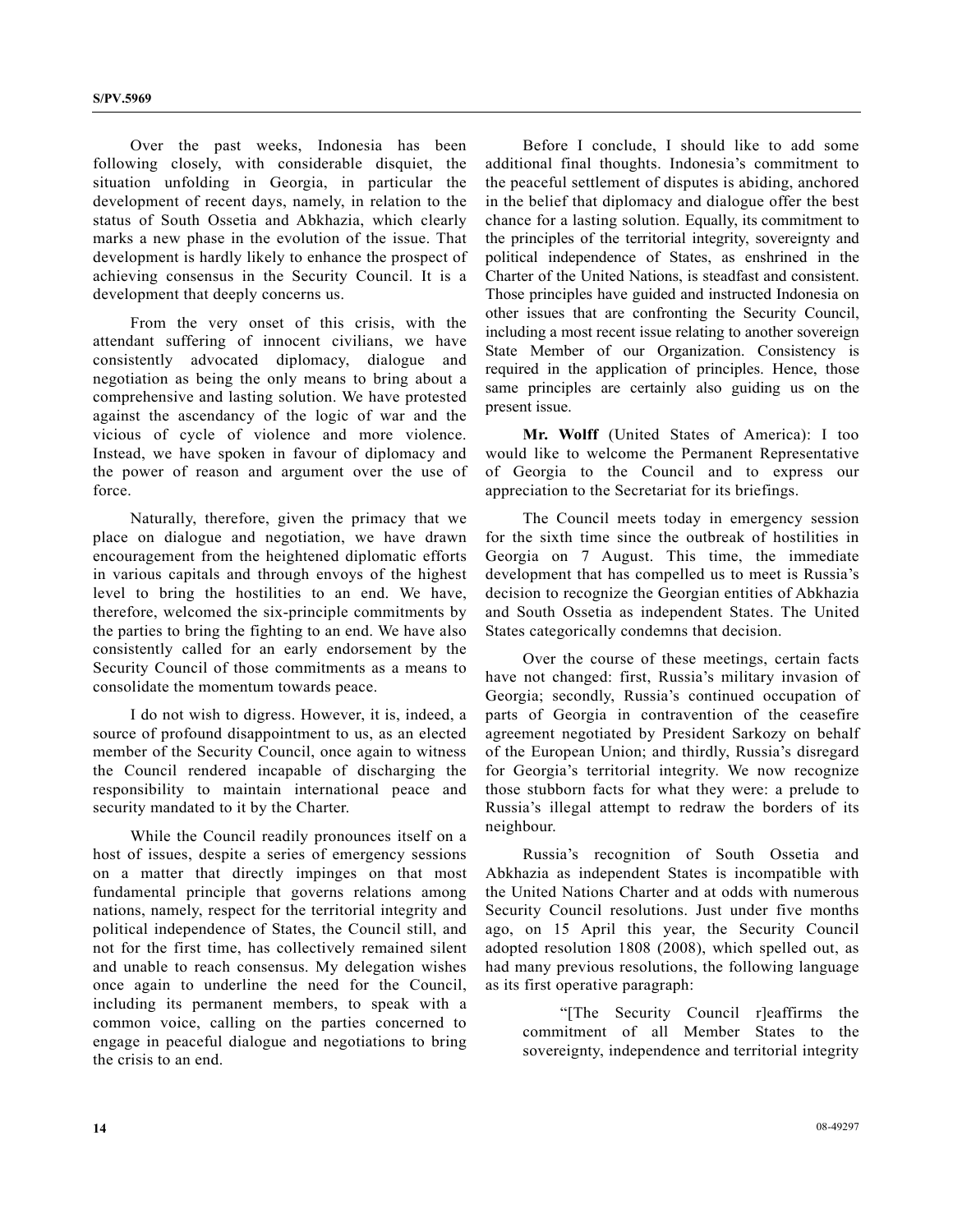of Georgia within its internationally recognized borders ...".

That simple statement, incapable of being misinterpreted, was unanimously supported by the members of the Security Council, and it is now being single-handedly disregarded by the Russian Federation.

 Russia's decision to recognize Abkhazia and South Ossetia in contravention of its own commitments and obligations could portend further disregard of this institution and its undertakings by one of its permanent members. That should be a source of concern and reprobation not only for the members of the Council, but for every Member of the United Nations, whose Charter requires that all Member States shall refrain in their international relations from the threat or use of force against the territorial integrity or political independence of any State, or in any other manner inconsistent with the purposes of the United Nations. If this wanton effort to dismember Georgia through military force under the guise of self-defined peacekeeping cannot be condemned, the very foundations of the international order that this Organization was founded to uphold will be in jeopardy.

 We should all be concerned by the manner in which Russia has acted just as much as we are concerned about what Russia has done. Russia did not call for this body or other international institutions to consider facts regarding Abkhazia or South Ossetia as Russia perceives those facts. Russia did not work through legitimate international institutions available to it to deal with the concerns that it has raised since 7 August. And Russia did not need to recognize two Georgian regions  $\frac{1}{x}$  a decision made possible by its overwhelming military might — to fulfil what it had claimed was its initial reason for taking over Georgian territory, namely, the protection of its peacekeepers and civilians in the South Ossetian region of Georgia. Rather, Russia presumed to confer independence on those two separatist entities as a political act that challenges the post-Soviet borders for the first time since the former Soviet republics gained their independence.

 Let us consider the situation in Abkhazia for a moment. Abkhazia does not border South Ossetia. There was no outbreak of hostilities with Tbilisi. There was no humanitarian crisis to address. Russia and its Abkhaz allies advised the United Nations observers to leave and then moved beyond Abkhazia to occupy areas beyond Abkhazia's administrative boundary, where Russian forces remain to this day. The ceasefire plan agreed by Russia does not allow for any presence of additional Russian troops in Abkhazia or for the creation of any security zone there, much less for Abkhazia's independence.

 Let me underscore another point. The Abkhaz region hosts a United Nations presence, the United Nations Observer Mission in Georgia (UNOMIG), mandated by the Security Council. In the course of Russia's invasion through Abkhazia, Russia violated a security zone patrolled by United Nations peacekeeping forces deployed by the Security Council. In Abkhazia, Russia is therefore undermining not only the territorial integrity of Georgia, but also the integrity of this Council. This Council should call on Russia to facilitate immediately the full redeployment of UNOMIG personnel to the Abkhaz region.

 With regard to South Ossetia, Russia has repeatedly justified its invasion as necessary to stop what it quickly termed genocide, which allegedly had left more than 2,000 ethnic Ossetians dead. That is a serious charge, and it must be seriously investigated. We have also heard reports of human rights abuses against the ethnic Georgian population of South Ossetia. Those are also serious charges, and they too must be investigated. We urge Russia to facilitate an impartial investigation by the United Nations of all allegations of human rights abuses on the territory of Georgia, including in South Ossetia and Abkhazia, in order to establish the facts for all to know.

 The Council must also have an impartial and accurate account of the number of internally displaced persons (IDPs) created by this conflict not only in the conflict zone of South Ossetia, but also in Abkhazia. Are ethnic Georgians being permitted to return to their homes? If not, why not? Should we believe so-called president Kokoity's proud claim that ethnic Georgians will not be permitted to return to their homes in South Ossetia? Is there a place in civilized society for such attitudes? Should it not be one of our principal obligations, and one of the international community's principal obligations, to ensure that all Georgian IDPs, regardless of their ethnicity, have the opportunity to return to the homes that they had to flee as a result of the fighting?

 Russia needs to complete its withdrawal from Georgia, in accordance with its own undertakings and the ceasefire plan, and we need to move quickly to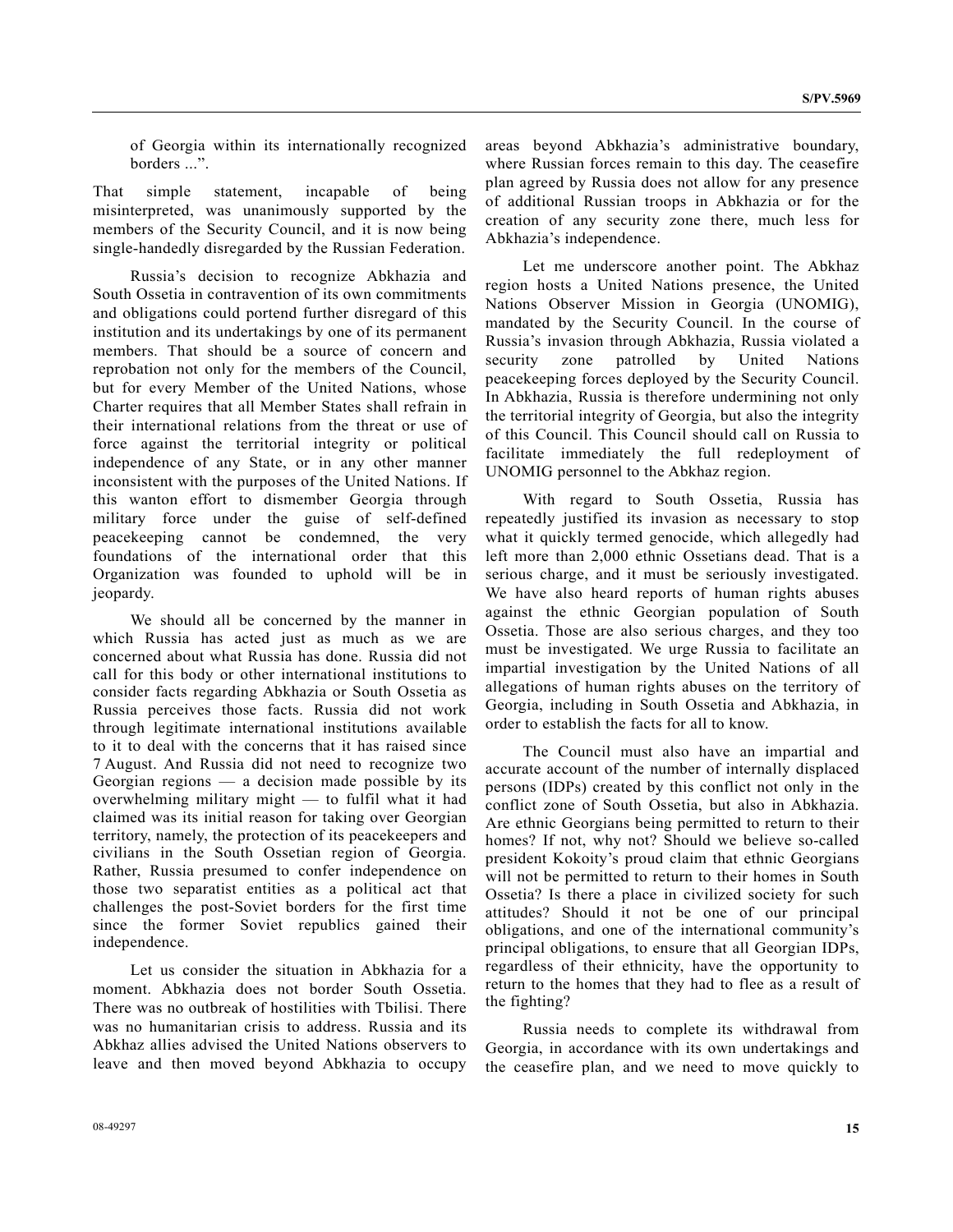strengthen the international mechanism called for in that plan. The deployment of additional observers of the Organization for Security and Cooperation in Europe (OSCE) in South Ossetia is a start, but additional international observers must be permitted to patrol the security zones to ensure that all parties are complying with their agreements, including the agreement to respect Georgia's territorial integrity. Russia's credibility and its relations with its immediate neighbours, as well as with others in the international community, are at stake.

 **The President** (*spoke in French*): I shall now make a statement in my capacity as representative of Belgium.

 I should like at the outset to thank the representatives of the Secretariat for their briefings.

 I wish to discuss four points. First, the statement made on behalf of the European Union on 26 August, to which the representative of France referred in his statement to the Council, and the statement that the Belgian Minister for Foreign Affairs made the same day on behalf of the Belgian Government, are clear. Together with its partners in the European Union, Belgium unreservedly condemns the unilateral decision of the Russian Federation to recognize the independence of South Ossetia and Abkhazia. That, as we see it, is an act that is based on no legal framework. It violates the territorial integrity of Georgia and goes against all the principles of international law that govern international relations. It contravenes United Nations resolutions, in particular resolution 1808 (2008), adopted unanimously as recently as last April. Finally, it also runs counter to the Helsinki Final Act.

 As was stated by the Secretary-General in his declaration of 26 August, Belgium fears that the Russian decision may have serious negative implications for security and stability in the region. Belgium reaffirms its unconditional support for the territorial integrity of Georgia within its internationally recognized borders and calls on the Russian Federation to reverse its decision.

 Secondly, Belgium continues to advocate for a full implementation of the six-point peace plan with respect for the additional clarifications embodied in the exchange of letters between French President Sarkozy and Georgian President Saakashvili. The continued presence of Russian troops on Georgian territory outside of the borders established by the six-point accord and its clarifications, particularly, for example, in the port of Poti area, constitute a violation of the accord.

 Thirdly, my delegation also regrets the fact that the Security Council has not yet been able to take a unified stand on the conflict in Georgia, notwithstanding the efforts of the French delegation, among others, to whom my delegation wishes to express its deep appreciation. It is clear that the international community, and among others, the United Nations, the Organization for Security and Cooperation in Europe (OSCE) and the European Union, have a critical role to play in stabilizing the region. In this context, it is up to the Security Council to draw up the framework for the implementation of an international mechanism embodied in the six-point accord. The Russian decision to recognize South Ossetia and Abkhazia is not one to facilitate finding the necessary consensus.

 Finally, Belgium is seriously concerned with respect to the humanitarian situation. We note that reports indicate grave violence and destruction of villages that have traditionally important Georgian majorities within the conflict zone. This situation needs to be properly investigated, as appropriate, by a United Nations fact-finding mission. In this context, we would once again stress the need for free humanitarian access to all the areas touched by conflict and the immediate establishment of conditions that will make it possible for refugees who have fled to return home.

 I now resume my functions as President of the Council.

 The representative of the Russian Federation has asked for the floor to make a further statement.

**Mr. Churkin** (Russian Federation) (*spoke in Russian*): I am ready, first, to give the floor to the Permanent Representative of Georgia since he spoke first, but I understand that so far he is not ready and that he does not have that intention yet. Therefore, I will take advantage of the fact that the President has kindly given me the floor.

 If, here in our Chamber today we were to be visited, for the first time, by aliens from outer space, I am sure that after they had listened to our discussion their hearts would be filled with pride for the members of the Security Council, for these people who are so full of principles, at how consistently they champion the principles of international law.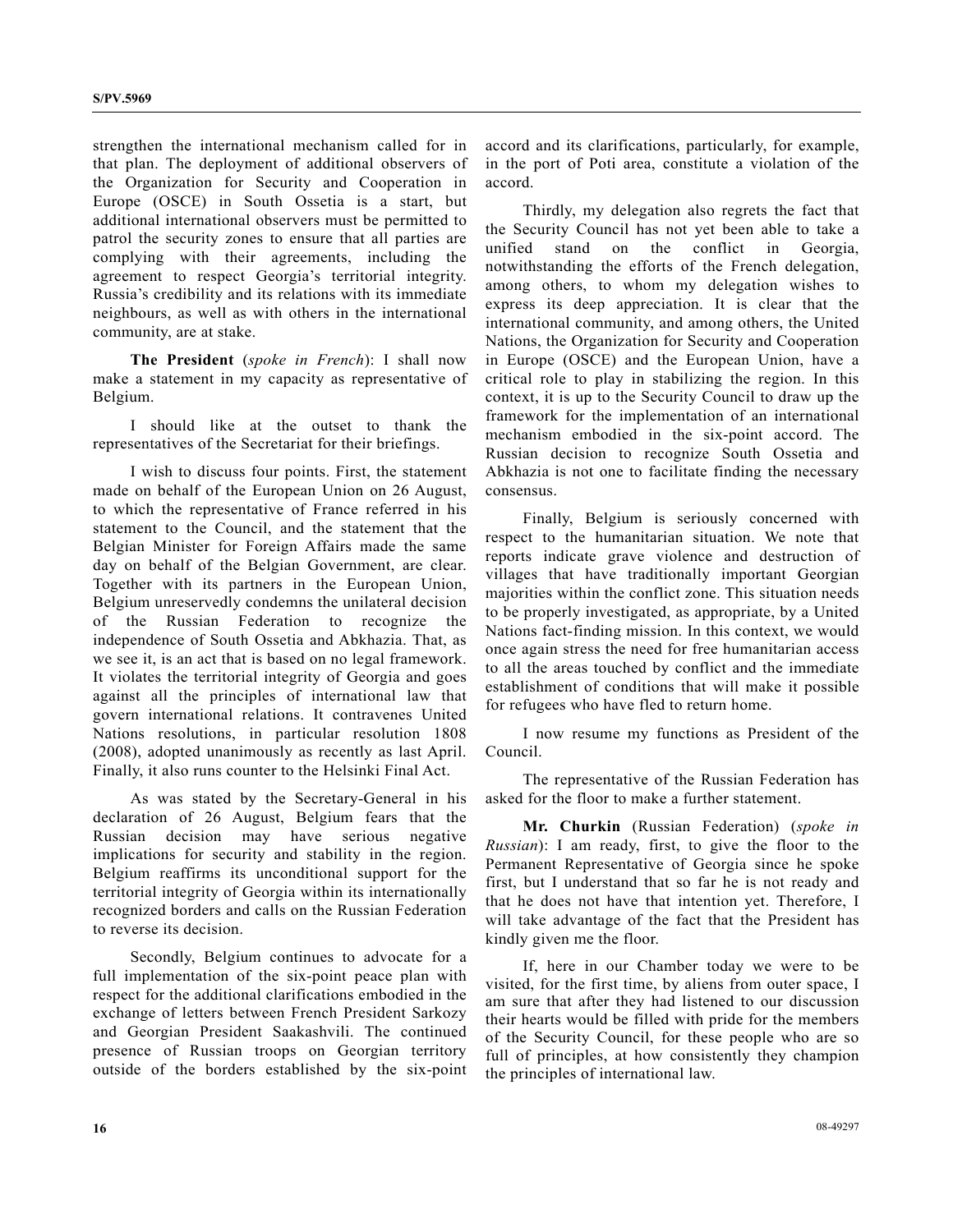I must say that I in particular liked the statement of the Permanent Representative of the United States reminding the members of the Security Council that States must refrain in their activity from the use or the threat of the use of force. I would now like to ask the representative of the United States whether he has found the weapons of mass destruction in Iraq yet, or is he still looking for them? I would like to ask the representative of the United States whether we haven't heard threats from Washington against another Member of the United Nations or to use force against that other Member and even wipe it off the face of the earth?

 Now, several other members of the Council have referred to the importance of complying with resolutions of the Security Council in relation to the principle of territorial integrity. Where, dear colleagues, were you when we  $-$  all of us  $-$  were discussing Kosovo? In November 2007, the Security Council adopted a resolution that reaffirmed the principle of the territorial integrity of the states of the former Yugoslavia. Why then did you not reaffirm that principle a few months later when the Ahtisaari plan was presented to the Security Council? What about respect for resolutions? And what about respect for resolution 1244 (1999), which clearly does not provide for the possibility of Kosovo unilaterally proclaiming its independence, since what happens in Kosovo is controlled by the United Nations and that situation still prevails there from the point of view of resolution 1244 (1999) — or for the possibility that the United Nations would recognize the independence of Kosovo in the event of a unilateral proclamation? Where then was and where is your respect for international law in that case?

 Now, the Permanent Representative of Costa Rica spoke here about the use of force, that the Russian Federation had used force, well, how were we supposed to respond to those efforts to wipe Tskhinvali off the face of the earth? Colleagues will recall that, for several weeks prior to that turn of events, we urged the Council to develop a presidential statement on the non-use of force. Why were we not backed and supported then? And in the first hours of the conflict, we tried to draft a decision on a ceasefire. Why were we not supported?

 Now, today, Prime Minister Putin, in an interview on CNN, said how he, at the opening ceremony of the Olympic games on the evening of 8 August — that was the morning of 8 August in Georgia at the height of the beginning of the hostilities of Georgia against South Ossetia — appealed to President Bush, asking the President of the United States to assist in ending the bloodshed, to which President Bush said, "nobody wants war". But, it turns out that Mr. Saakashvili did not agree with him. Mr. Saakashvili simply did not agree with President Bush.

 So what were we supposed to do? Was South Ossetia supposed to ask NATO to intervene with force? Well, NATO was busy in Afghanistan and Kosovo and in Iraq American and NATO troops were busy, those troops could not be asked to help South Ossetia? So they asked Russia, because that is Russia's mission to show concern for the security and safety of the peoples of the Caucuses.

 As for the use of force, of course, it is bad to use force. But as long as that question has been raised, I once again would like to remind the Council how NATO armed forces were used in Kosovo. Incidentally, Georgia has closed its radio and television channels, excluding everything except Georgian information, and is continuing to broadcast anti-Russian propaganda. Did we bomb the television tower in Tbilisi? No. But NATO, on one of the first days of the war, went off and bombed the television tower in Belgrade, because they did not like the kind of broadcasts that were being transmitted. They spared neither Serbian nor foreign journalists. So that is the use of force for you.

 Incidentally, the statement of the representative of Costa Rica is quite understandable because he admitted that, as I understand it, Costa Rica's position here fully differs from the position that it took regarding the recognition of Kosovo. That is a question of principle.

 There is good reason why I am dwelling on this point: because Abkhazia and South Ossetia here have considerably more grounds for recognition than Kosovo, both historically and legally. To start off, Abkhazia and South Ossetia, that is the Abkhazians and the South Ossetians, for better or for worse, lived historically together with the Georgians within the framework of some fairly large entities, either the Russian Empire or the Soviet Union.

 Mr. Alasania spoke about the regime of the Soviet Union and called it colonial. I am not going to go into definitions here, but Georgia certainly joined the Russian Empire in order not to be destroyed by other neighbours. That has been the historic destiny of the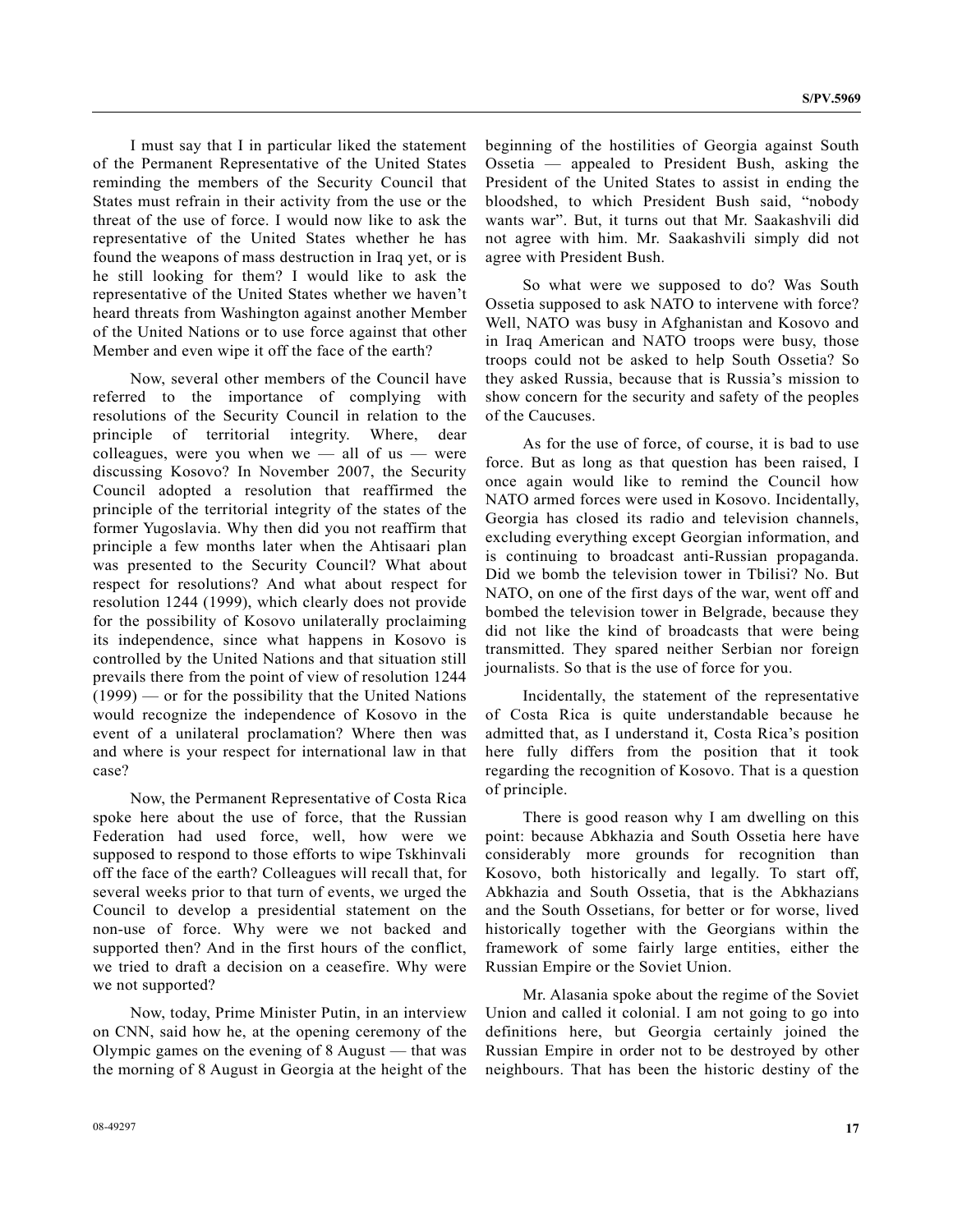peoples of the Caucuses, including the Georgian people at a certain stage.

 As for the grounds for recognition of the independence of Abkhazia and South Ossetia, I would simply like to remind colleagues of the following. I asked my legal affairs advisers in the Mission for information, and they gave me the following: after the creation of the independent Soviet Socialist Republic of Abkhazia in December 1921, and recognition of its independence by the Revolutionary Committee of the Soviet Socialist Republic of Georgia, Abkhazia and Georgia concluded a union agreement as an alliance between two equal entities. Thus, State and legal relations between them were established on the basis of a treaty.

 In 1931, the Abkhaz Soviet Socialist Republic was transformed into an autonomous republic and included within the Georgian Soviet Socialist Republic. I should like to remind the Council that we are talking about 1931 in the Soviet Union, when Josef Stalin was in the Kremlin. There are many other interesting aspects of the union between Abkhazia and Georgia. There was recently a rather good article on the subject in *The Economist* that referred inter alia to the fact that another well-known person in our history, Lavrentiy Beria, had at that time begun to move Georgians from other regions into Abkhazia, in an attempt to try to change the ethnic composition of that territory. That is just one incident for the Council to consider.

 Many legal acts of the Georgia Soviet Socialist Republic were repealed in 1989 and 1990, when Georgia began the process of seeking independence and seceding from the Soviet Union, including those that joined Abkhazia and Georgia into a single State. In August 1990, Abkhazia responded by adopting a declaration on State sovereignty. In March 1991, acting in accordance with the laws of the Soviet Union as an autonomous Soviet republic under the Union's laws concerning the procedure for a republic's secession, Abkhazia participated in the referendum on the issue of preserving the Soviet Union. The majority of the Abkhaz population was in favour of retaining the Soviet Union and remaining a republic within the Union. When it achieved its independence, in 1991, Georgia proclaimed itself the successor State to the 1921 Democratic Republic of Georgia on the basis of a referendum in which Abkhazia did not participate, because it did not consider itself a part of Georgia.

There were therefore two States on the territory of the Georgian Soviet Socialist Republic that were no longer connected to one another: Georgia, which declared its secession from the Soviet Union as an independent State, and Abkhazia, which continued to be an integral part of the Soviet Union. Those are some details of Abkhazia's history. It is quite understandable that our colleagues are interested in the legal aspects of this matter.

 With regard to South Ossetia, its inclusion in the Soviet Union, in the early 1920s, was the result of acts of violence by Georgia. South Ossetia's status as an autonomous republic of the Georgian Soviet Socialist Republic was imposed upon it against the will of its people. It was imposed unilaterally by a legislative act and decree of the Georgian Soviet Socialist Republic. Essentially the same thing occurred as regards the law on secession from the Soviet Union. I should like to remind the Council that, in seceding from the Soviet Union, Georgia declared itself the successor State to the Democratic Republic of Georgia, which existed from 1918 to 1921. At the same time, South Ossetia was formally included within Georgia in 1922. There are many similar events such as that in the relations between Georgia and Abkhazia.

 I should like to recall that Kosovo is the historic heart of Serbia. Neither Abkhazia nor South Ossetia plays a similar same role. It was for good reason that Western politicians recently invented the term "core Georgia". It is quite understandable why, for everyone comprehends perfectly well that there is Georgia, within its present boundaries following the declaration of independence by South Ossetia, and then there is Abkhazia, a country with its own history, part of which I have just recounted for the Council by way of a short legal analysis of what took place.

 Let me say just a few more words. The Permanent Representative of the United Kingdom spoke of how well things were developing and about the negotiations taking place. Then Abkhazia and South Ossetia unilaterally declared independence and Russia recognized it, thereby undermining the wonderful diplomatic efforts under way. First of all, I would like to reaffirm that we of course continue to respect the six principles worked out and announced by President Sarkozy and President Medvedev. When the principles were read out in the Kremlin on 12 August, the sixth principle read: "the beginning of an international discussion on the future status of South Ossetia and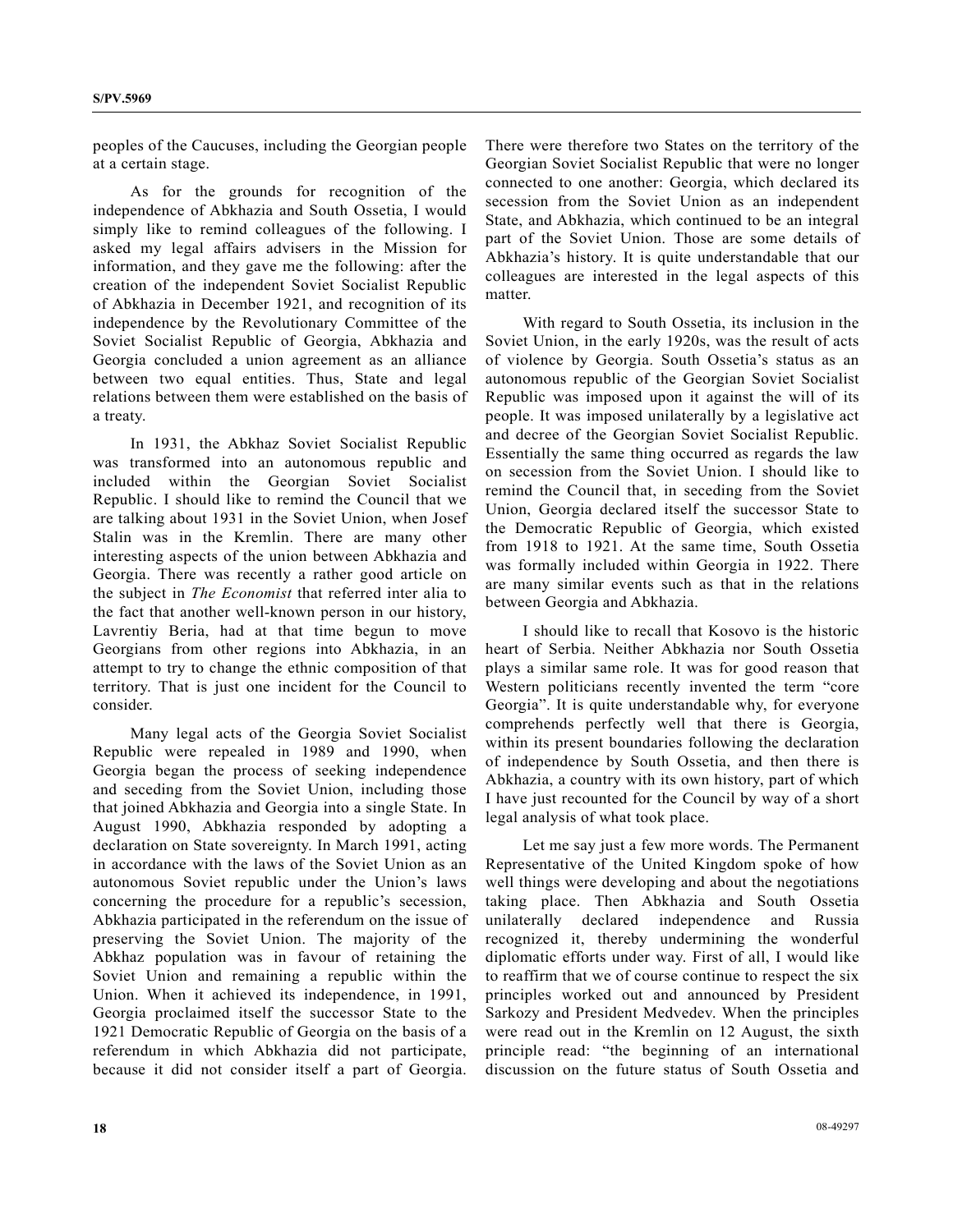Abkhazia and ways of ensuring lasting security." The principles, read out in perfect Russian by President Medvedev, were then read out in perfect French by the President of France. Then you went and forgot about the references to future status issues. There is your diplomatic progress! That clearly happened under pressure from the United States. That is no secret to anyone. The representative of the United Kingdom then went on to speak of the wonderful discussions here in the Security Council. The drafts he has been submitting again hammer on the principle of territorial integrity, even more than in the earlier resolutions adopted. But the events, Georgia's aggression, have created a totally different situation from the point of view of the peoples of South Ossetia and Abkhazia.

 Ambassador Wolff asked about why Abkhazia made its declaration when the aggression had been against South Ossetia. Documents show that, after South Ossetia, there were Georgian plans for aggression against Abkhazia. Of course, the Abkhaz are not crazy, and did not want to sit around waiting until Georgia had finished with South Ossetia to come after them, given that Mr. Saakashvili had decided to resort to military adventure to settle his problems regarding the status of South Ossetia and Abkhazia.

 In such a situation there were no prospects for reaching agreement and for continuing any discussion in the context of the six principles initially announced by the Presidents of France and Russia. Of course, the will expressed by the peoples of South Ossetia and Abkhazia, following the violence against South Ossetia, made it impossible for the Russian Federation not to take the situation into account. That led to our recognition of their independence.

 In conclusion, I should like to reaffirm that, based on our ongoing commitment to the six Medvedev-Sarkozy principles, we are prepared to continue to work constructively on a possible consensus resolution of the Security Council. However, we believe that there is already a perfectly appropriate basis for that in the Russian draft resolution on the six principles. We honestly do not understand why our colleagues are not ready to support the Russian draft resolution. We won't put it to a vote yet. We are in no rush and are willing to wait until our colleagues understand that the best course of action is to support the six Medvedev-Sarkozy principles.

**The President** (*spoke in French*): The representative of Georgia has also asked for the floor to make an additional statement. I now give him the floor.

 **Mr. Alasania** (Georgia): I suppose that most members of the Security Council expected the Georgian representative to become emotional. However, today we see the representative of the Russian Federation becoming very emotional about the facts, about the legal analysis and about the consequences of this meeting. I would like to say that I feel that he is a very honest man who does not really feel comfortable with the arguments supplied to him from his capital to respond to the arguments of the majority of the members of the Council. Those arguments were only intended to denounce as illegitimate the actions carried out by the Russian Federation. I shall start by briefly referring to history, because my colleague mentioned a lot of history.

 First, all the historic and legal analyses are set against the backdrop of the Soviet Union. I believe it is very clear that 90 per cent of the population of Georgia voted in the referendum on independence, with 61 per cent of the Autonomous Republic of Abkhazia also voting for the independence of Georgia from the Soviet Union. I understand that it is hard for some members of the Russian leadership to believe that the Soviet Union is dead. You can do nothing about it. As much as you wish it, you cannot resurrect the Soviet Union by recognizing parts of the State of Georgia.

 But, anyway, regarding the history of 1921, on which Mr. Churkin touched here, this is precisely another example of the twisting of historical facts by the Russian Federation, because in 1918 Georgian independence was declared — with Abkhazia and other parts of Georgian territory — and it was recognized by Russia itself. But less than nine months later they occupied it and barbarically exiled the democratically elected Government. I see this as truly reminiscent of the things — as I have mentioned in previous interventions — that are happening now in Georgia and the nature of the real intent of the Russian Federation during this military campaign against Georgia.

 In terms of the recognition of the principles of international law and the principle of territorial integrity, I clearly remember that just a few months ago, after Mr. Medvedev's election as President of the Russian Federation, he addressed the diplomatic corps on foreign policy issues. It was specifically mentioned that his country would continue to support this principle and that this was the most universal principle that its foreign policy should be based on. I do not understand what the U-turn is about a few months after the statement made by the Russian President.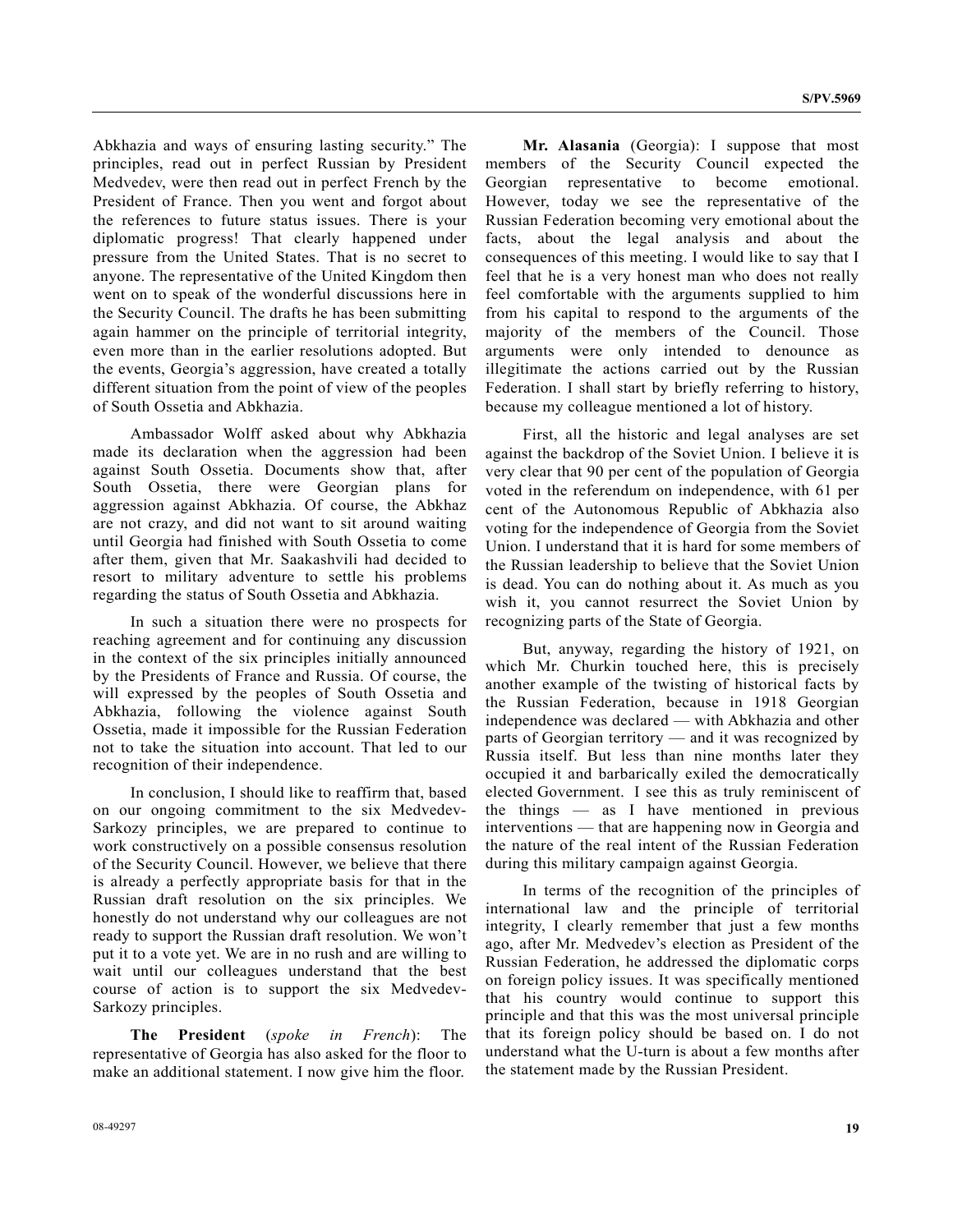So, clearly, this all was pre-planned. I think we should not judge the events starting from what happened in August. Just remember: a year ago, when in the Security Council we were cautioning and alerting members of the bombardments by the Russian Federation on Tsitelubani, very close to the vicinity of the South Ossetian conflict zone. Then, Council members, you will remember that insurgents, led by Russian Special Forces officers, were detained and neutralized by Georgian forces inside Abkhazia, Georgia. You will remember how authoritatively we were sounding the alarm that there was an imminent threat against Upper Abkhazia, Georgia, just a few months ago, and that infrastructure was being built by the Russian Federation precisely to accommodate their offensive military operation, namely the building of the railroad infrastructure which, as we were saying, was unfortunately used to occupy my country, to attack Upper Abkhazia and to ethnically cleanse Georgians from Upper Abkhazia.

 What I want to say now is that I do not want to get further involved in this word-fight here. What I want to ask everyone is to support the initiatives voiced here by members of the Security Council: first, to get as best we can, as soon as we can, a humanitarian fact-finding team on the ground. We want this, and Georgia fully commits itself to collaborate and to help this fact-finding mission on the ground from the United Nations, if that is the decision — to identify what kind of humanitarian catastrophe we are looking at. We want to have very accurate, impartial observation and reporting coming to the Security Council. That is the first thing.

 The other thing is this: it is evident that most of the Council members are condemning Russia's unilateral action. I think the valid thing would be to again reiterate the commitment of member States to the existing Security Council resolutions, which specifically set out full support for the territorial integrity of Georgia within its internationally recognized borders.

 And of course I must not fail to say that we cannot only highlight the South Ossetia conflict, with the ongoing humanitarian catastrophe there, and forget about the Abkhaz situation, as was voiced here by a few Security Council members: that attack on Upper Abkhazia was illegal, and we need to get representation by the United Nations Observer Mission in Georgia up there as soon possible. I know that the

Russian peacekeepers and the Abkhaz militia are against this, but we have to find the courage and willingness to persuade them that we need to have full observation in Upper Abkhazia as soon as possible, in order to start returning the internally displaced persons who were ethnically cleansed from there.

 Those are the points I wanted to share after colleagues voiced their concerns. I want to thank all of them for their comments, and we count on their continuing support.

**The President** (*spoke in French*): The representative of Costa Rica has asked for the floor to make a further statement, and I call on him now.

**Mr. Urbina** (Costa Rica) (*spoke in Spanish*): I would like to come back to the last few lines of my earlier statement. I said that Costa Rica was still prepared to work with other members of the Council to find a lasting solution to the conflict — and, Ambassador Churkin, that solution should include the territorial integrity of Georgia, the rights of the Ossetian and Abkhaz peoples and, above all, the integrity of international law and the full observance of the principles of civilized coexistence enshrined in the Charter of the United Nations.

 I am grateful to the representative of the Russian Federation for reminding me of the history of the region. That was precisely the concern of my President, who was anxious to strike a balanced position on this issue and who spent an hour on the telephone with me seeking to clarify the situation.

 I am sure that some will want to analyse the position that Costa Rica took on Kosovo and contrast it to that on the situation in Georgia. But the similarities between the two situations stop in this case with the use of force to catalyse separatist aspirations. That is where the similarities between the two situations end. Costa Rica recognized Kosovo's unilateral declaration of independence as a legally valid decision. As a State that respects international law, we have taken a position that we consider to be legally valid.

 But, also as a State that respects international law, we have accepted and supported the path that Serbia is taking in seeking an advisory opinion of the International Court of Justice. Representatives of Serbia who are present in the Chamber should know that Costa Rica supports — and will support in the General Assembly — Serbia's aspiration to seek an advisory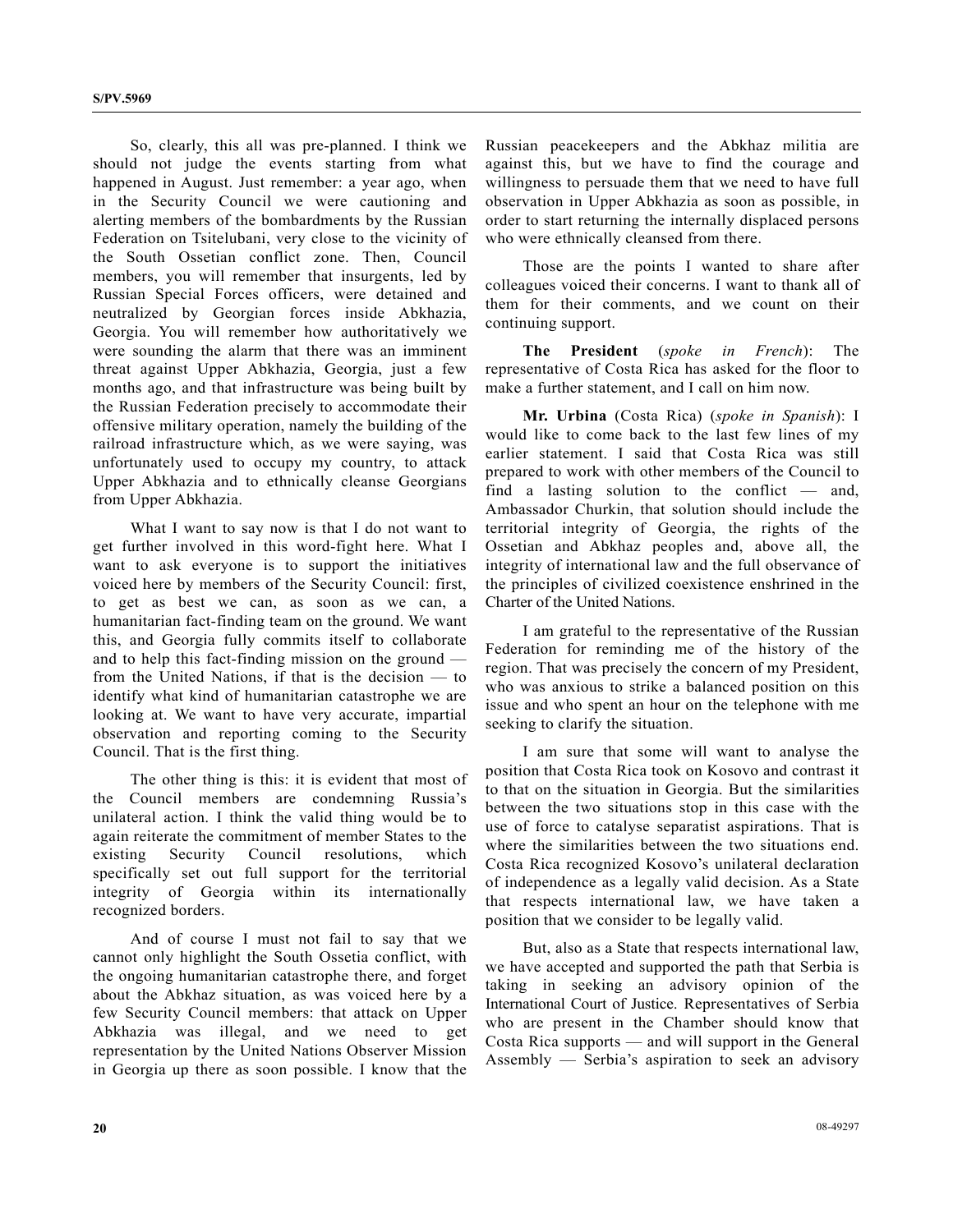opinion from the Court. Then, if we need to adjust our position, we shall do so. Our conduct will be consistent with the observance of law. We believe that to be a principle of civilized and respectful coexistence among nations: the rule of law, not force.

 Hence, it does not seem reasonable to try to confuse or indeed to equate situations and actions that are entirely different. In one case, there are divergent views, conflicting interpretations and peaceful solutions that have been formulated and that are under way. In the present case, I would recall that in some international circumstances there is an attempt to promote the principle that might is right. That continues to be totally unacceptable to my country.

 **The President** (*spoke in French*): The representative of the United Kingdom has asked for the floor to make a further statement, and I call on him now.

 **Sir John Sawers** (United Kingdom): I am sorry to intervene again, but I shall do so very briefly. I have heard nothing this afternoon that leads me to change the statement I made earlier, but I just want to respond to the parallels that, not for the first time, our respected colleague Ambassador Churkin has sought to draw between Russian actions in Georgia and the NATO intervention in Kosovo in 1999. I am afraid that that assertion of Ambassador Churkin simply does not stand up to scrutiny.

 The military action in Kosovo in 1999 was a multinational operation; its purpose was to avert an impending humanitarian crisis, in pursuit of objectives set out in Security Council resolutions; and it took place only after all other peaceful avenues had been exhausted, including a major international conference on Kosovo's future, whose outcome was blocked by Serbia, and following further atrocities committed by Serb forces. There followed nine years of United Nations administration and further exhaustive diplomatic efforts, before Kosovo, with extensive international support, moved to independence after the final status process called for by resolution 1244 (1999). It was only because of the position of the Russian Federation that the Council was unable to endorse the plan drawn up by the United Nations envoy in accordance with that resolution.

 In contrast, Russia has taken just three weeks to move from military intervention, in defiance of numerous resolutions of this Council, to a unilateral redrawing of Georgia's borders, with no political process. The actions of Russian forces in Georgia following 7 August and the hundreds of thousands of Georgian refugees give the lie to the idea that that was a humanitarian intervention.

**The President** (*spoke in French*): I now give the floor to the representative of the United States.

**Mr. Wolff** (United States): I was not intending to take the floor. I am not psychologist, and I do not know what brought on the free association we heard from Ambassador Churkin.

 There are eight members of this Council that have recognized Kosovo, eight members that concluded that recognition was the right thing to do. None of them did it under the cover of force, as we have heard.

 There is a body of resolutions related to Iraq, which we are all quite familiar with, and violations of those resolutions over many years. There were divisions on the Iraq war, those are well- known. We thought we had overcome them. Apparently there seem to still be some lingering frustrations. But there is no territorial ambition or desire to dismember Iraq.

 As for Afghanistan, we have a coalition in place trying to consolidate a democracy — again, with no territorial ambitions — and trying to help the democratically elected Government.

 We have heard specious comparisons before. They cannot detract or deflect from the facts before us, and those remain very clear. As I have said before, facts are stubborn things. Russia invaded Georgia, Russia is occupying Georgia, and under that occupation, Russia is dismembering Georgia, in full disregard of that country's territorial integrity. No amount of effort to compare it with completely unrelated and dissimilar situations can excuse that.

**The President** (*spoke in French*): I now give the floor to the representative of the Russian Federation.

**Mr. Churkin** (Russia) (*spoke in Russian*): Well, it is good that Ambassador Wolff said that he is not a psychologist, if I understand correctly, because the distinguished Permanent Representative of Georgia, Ambassador Alasania, thinks that he is a psychologist and has attended enough meetings of the Security Council now that he thinks he can provide insightful assessments of the behaviour of the members of the Council. But I leave that to his own conscience.